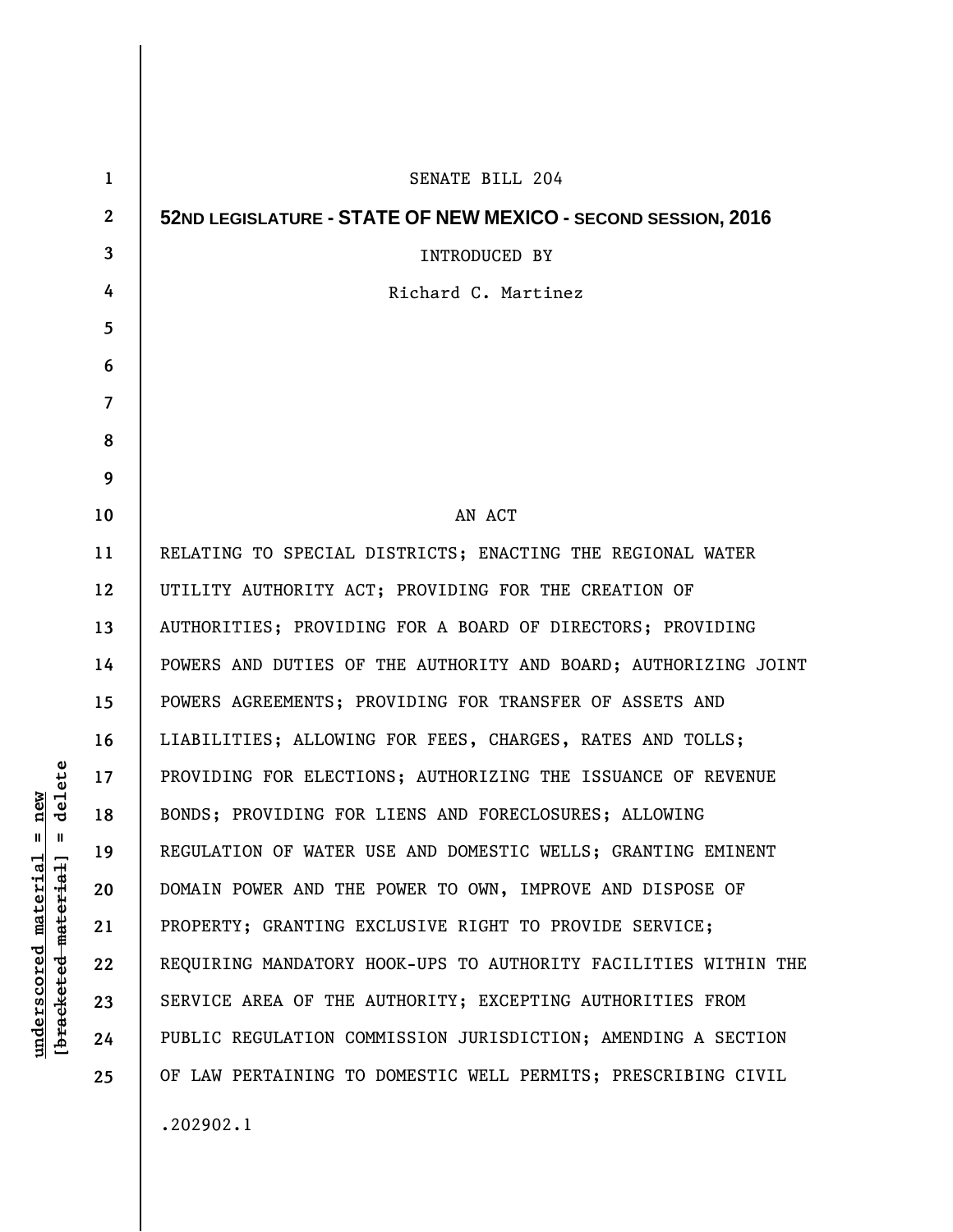PENALTIES.

**1** 

**2** 

**14** 

**15** 

**16** 

**17** 

**18** 

**19** 

**20** 

**21** 

**22** 

**23** 

**24** 

**25** 

**3 4 5 6**  BE IT ENACTED BY THE LEGISLATURE OF THE STATE OF NEW MEXICO: **SECTION 1.** [NEW MATERIAL] SHORT TITLE.--Sections 1 through 31 of this act may be cited as the "Regional Water Utility Authority Act".

**7 8 9 SECTION 2.** [NEW MATERIAL] PURPOSE OF REGIONAL WATER UTILITY AUTHORITY.--A regional water utility authority may be created for the purposes of:

**10 11 12 13**  A. purchasing, acquiring, establishing or constructing waterworks to supply water for domestic, commercial and industrial purposes by any available means to persons within and without the boundaries of the authority;

B. purchasing, acquiring, establishing or constructing wastewater systems for the treatment and disposal of sewage or for the management of decentralized or on-site wastewater disposal systems;

C. planning, developing, managing, maintaining or coordinating regional water and wastewater facilities;

D. infrastructure development of renewable energy projects that are integral to the operation and maintenance of the authority's facilities; and

E. implementing storm water management strategies to control flooding and erosion and to minimize water pollution.

.202902.1

 $\frac{1}{2}$  intereted material = delete **[bracketed material] = delete**  $underscored material = new$ **underscored material = new**

 $- 2 -$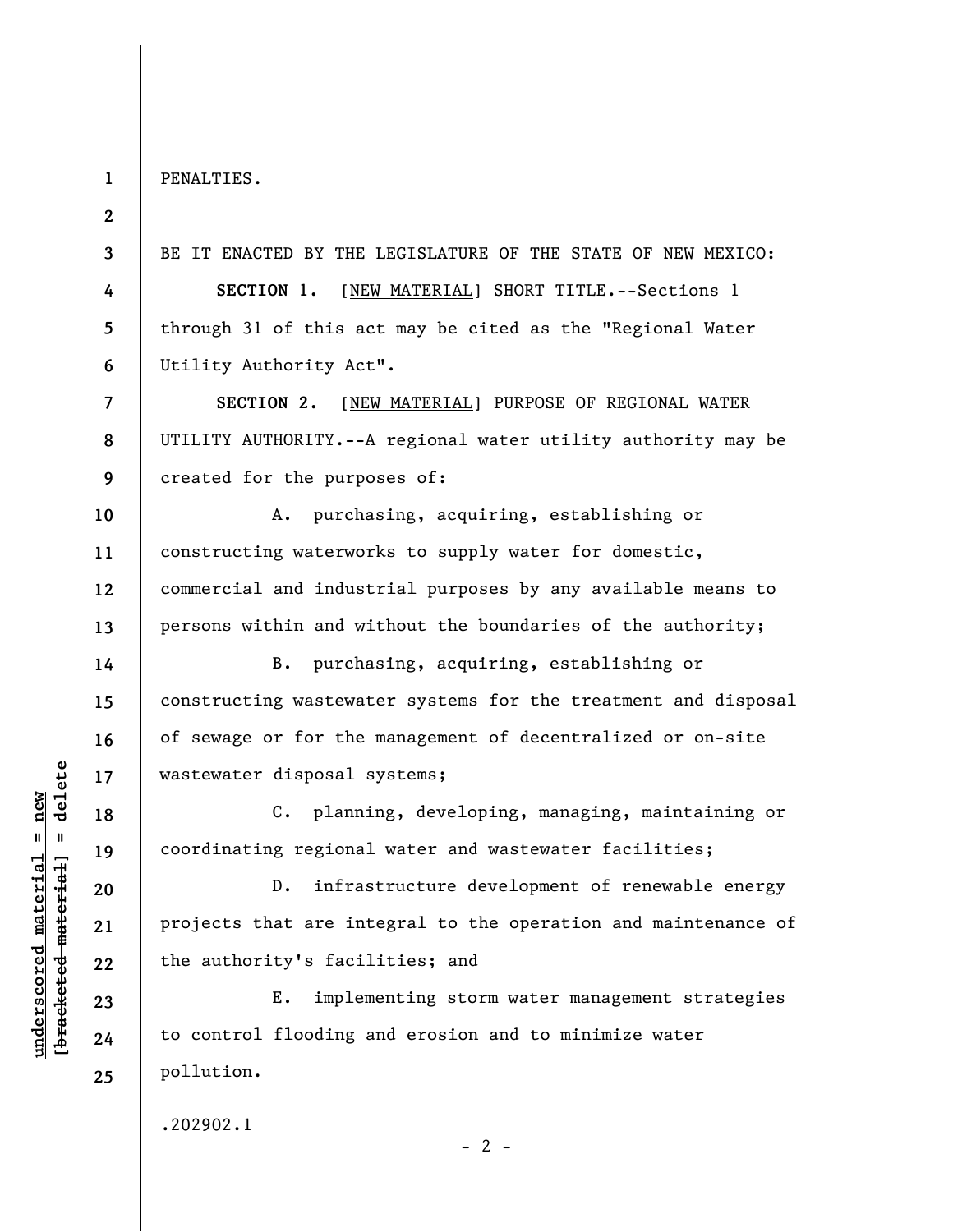**1 2 3 4 5 6 7 8 9 10 11 12 13 14 15 16 17 18 19 20 21 22 23 24 25 SECTION 3.** [NEW MATERIAL] DEFINITIONS.--As used in the Regional Water Utility Authority Act: A. "address" means: (1) the mailing address and the street address, if within a municipality; or (2) the mailing address and a rural route number and box number, if any, or the geographical location, using well-known landmarks, if outside a municipality; B. "authority" means a regional water utility authority that is established pursuant to the Regional Water Utility Authority Act and is incorporated pursuant to the laws of New Mexico; C. "authority member" means a natural person who owns property within the service area and who is provided services by the authority and is responsible for paying for those services; D. "board" means the board of directors of an authority; E. "director" means a member of the board; F. "entity" means a political subdivision, municipal corporation or tribal government; G. "incorporating entity" means an entity that is one of the original incorporators of an authority; H. "member entity" means an entity that is part of the authority, whether an incorporating entity or an entity .202902.1  $-3 -$ 

**underscored material = new [bracketed material] = delete**

 $\frac{1}{2}$  intereted material = delete  $underscored material = new$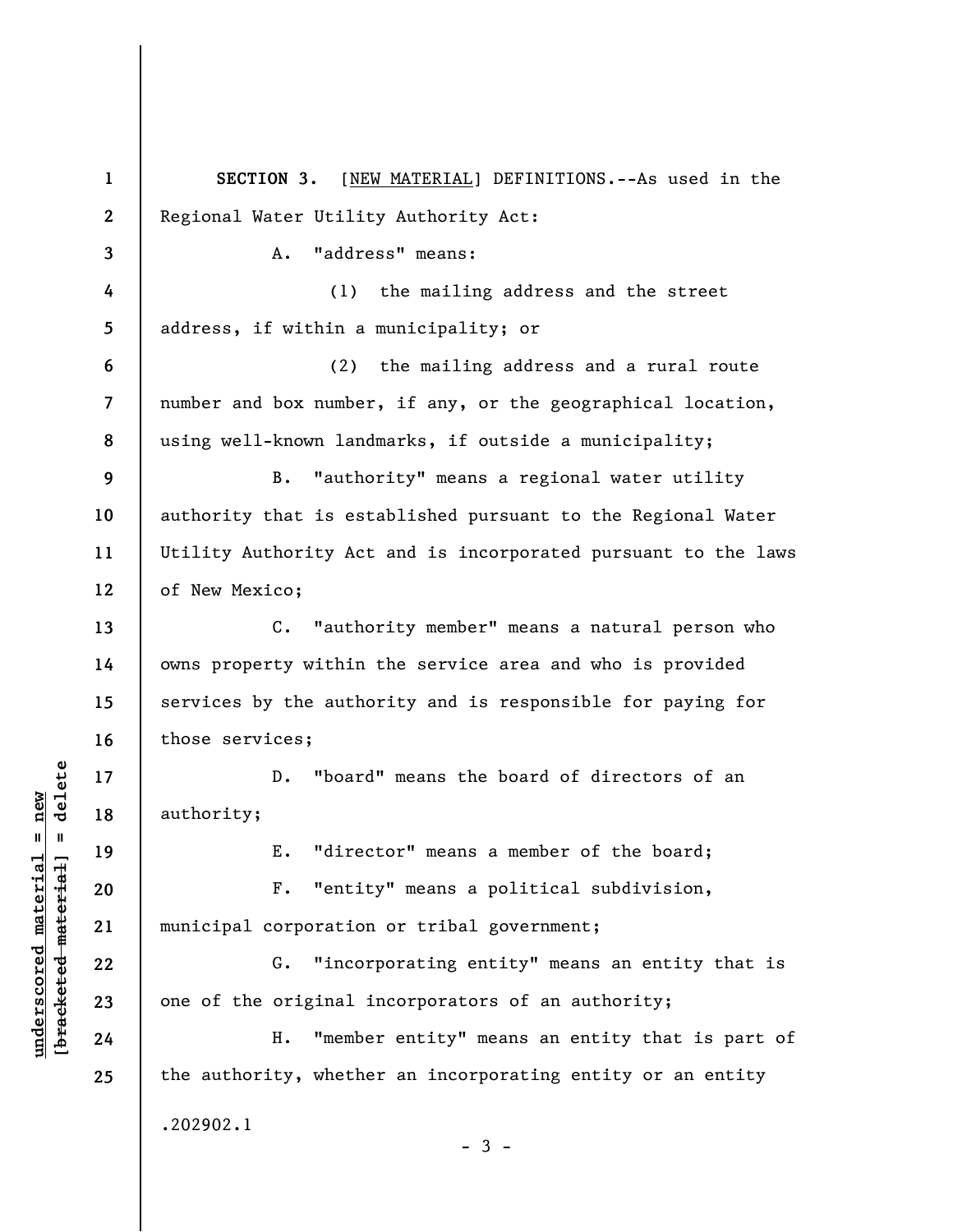that joins the authority after incorporation;

I. "qualified elector" means a registered voter who lives within the service area of the authority and is qualified to vote;

**5 6 7 8**  J. "regional entity" means an entity that has resulted from the merger of two or more entities, the acquisition of an entity by one or more entities or an entity created by a joint powers agreement; and

**9 10 11 12**  K. "service area" means a legal description of the boundaries of the authority, with such certainty as to enable a property owner to determine whether or not the owner's property is within the authority's boundary.

**SECTION 4.** [NEW MATERIAL] REGIONAL WATER UTILITY AUTHORITY--CREATION--ARTICLES OF INCORPORATION--BYLAWS-- OFFICERS--MEMBERS.--

A. A regional entity or two or more entities may organize a "regional water utility authority" as provided in the Regional Water Utility Authority Act.

B. Each incorporating entity shall individually adopt a resolution signifying its intention to organize an authority. The resolution shall not be adopted until after a public hearing has been held by each entity. Each incorporating entity shall approve the adoption of the resolution in accordance with its ordinances or other governing documents. Notice of the public hearing, including the date, .202902.1

 $b$ racketed material] = delete **[bracketed material] = delete**  $underscored material = new$ **underscored material = new**

**1** 

**2** 

**3** 

**4** 

**13** 

**14** 

**15** 

**16** 

**17** 

**18** 

**19** 

**20** 

**21** 

**22** 

**23** 

**24** 

**25** 

- 4 -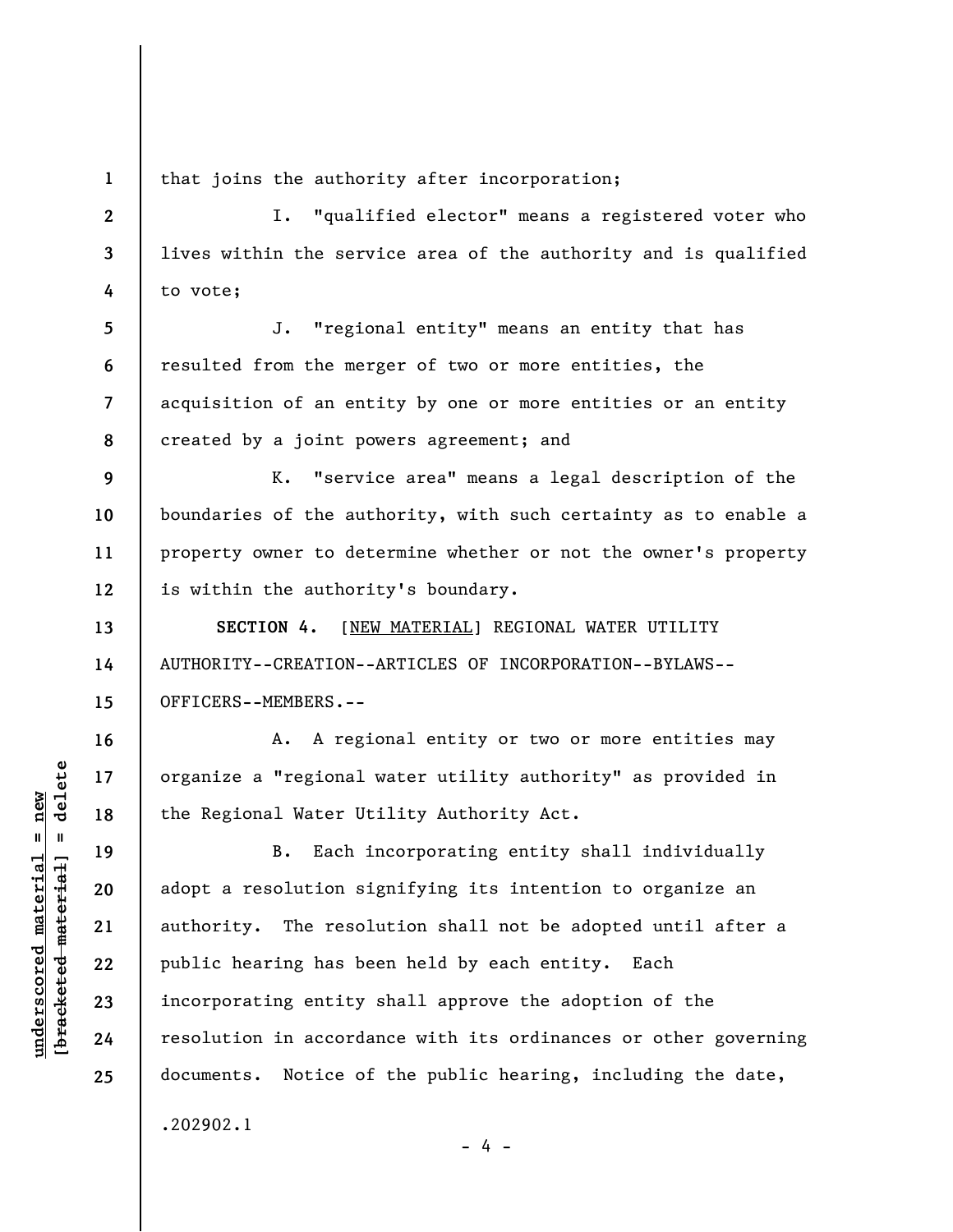| $\mathbf{1}$   | time and place of the hearing and the resolution proposed to be |
|----------------|-----------------------------------------------------------------|
| $\mathbf{2}$   | adopted, shall be published in a newspaper of general           |
| 3              | circulation within the service area of the proposed authority   |
| 4              | at least once thirty days prior to the hearing date and mailed  |
| 5              | at least thirty days prior to the hearing date to all persons   |
| 6              | who have requested advance notice of hearing and, if the        |
| $\overline{7}$ | authority is to be a membership organization, to all property   |
| 8              | owners within the proposed service area. The public hearing     |
| 9              | notice shall also be published prominently on the entity's      |
| 10             | official website, if there is one.                              |
| 11             | The resolution shall state the:<br>$\mathsf{C}$ .               |
| 12             | proposed name and purpose of the<br>(1)                         |
| 13             | authority;                                                      |
| 14             | (2)<br>perpetual existence of the authority;                    |
| 15             | (3)<br>proposed service area of the authority;                  |
| 16             | (4)<br>composition of the authority, whether a                  |
| 17             | membership or qualified elector organization; and               |
| 18             | lead member entity of the authority to act<br>(5)               |
| 19             | as registered agent.                                            |
| 20             | Upon adoption of the resolution, the<br>$D$ .                   |
| 21             | incorporating entities shall draw up articles of incorporation  |
| 22             | and bylaws and file them with the secretary of state.<br>The    |
| 23             | articles of incorporation shall set forth:                      |
| 24             | the name of the authority;<br>(1)                               |
| 25             | (2)<br>a statement that the authority is formed                 |
|                | .202902.1<br>$-5 -$                                             |

**underscored material = new [bracketed material] = delete**

 $[**bracket eted metert et**] = **del et e**$  $underscored material = new$ 

 $\overline{\phantom{a}}$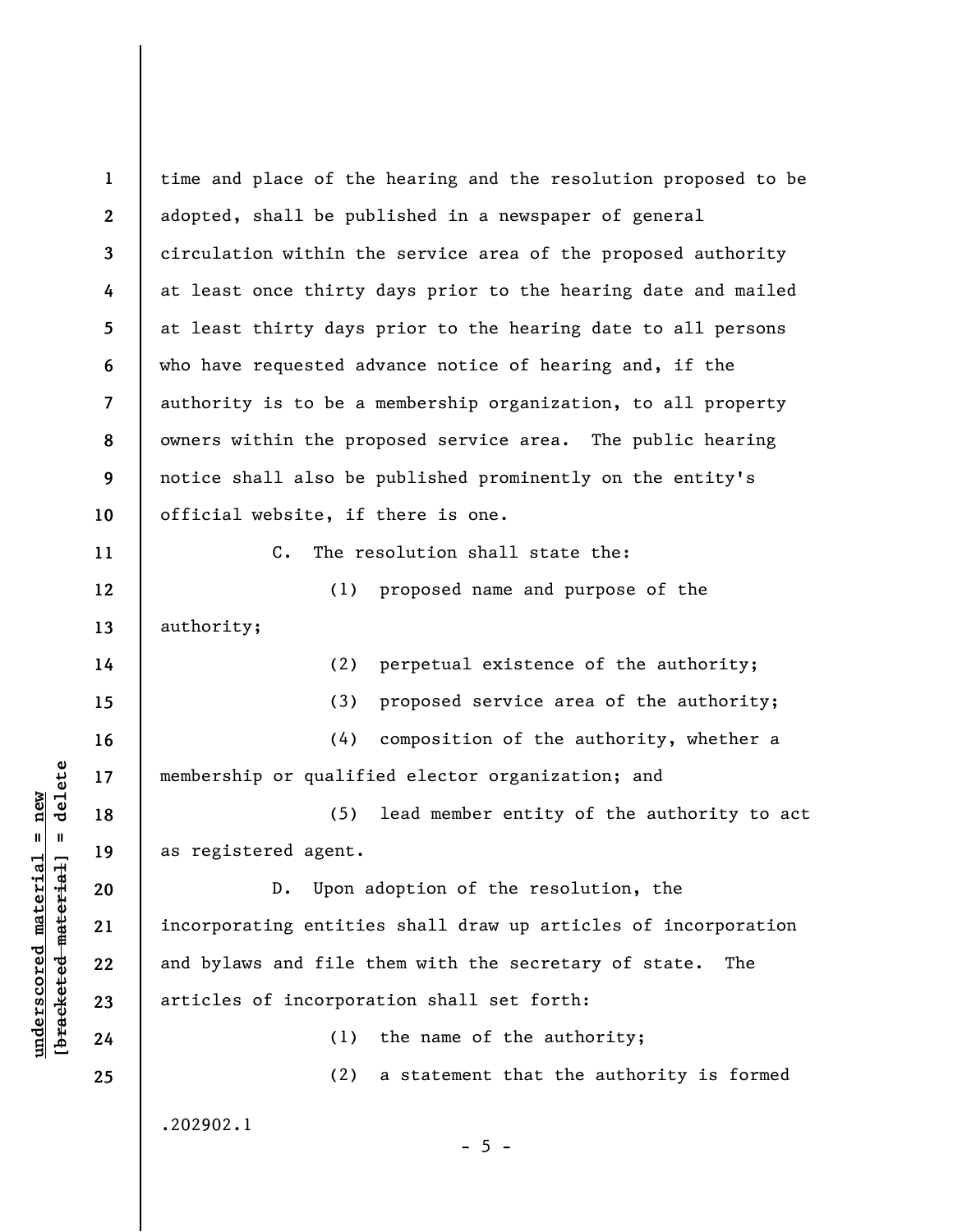**1 2 3 4 5 6 7 8 9 10 11 12 13 14 15 16 17 18 19 20 21 22 23 24 25**  pursuant to the Regional Water Utility Authority Act; (3) the purpose of the authority; (4) copies of the adopted resolutions and proof of publication of the notices required pursuant to this section; (5) the names of the incorporating entities, together with the names and addresses of the authority's officers; (6) an accurate map or plat that shows the boundary of the service area proposed to be incorporated; (7) a statement executed, by resolution, by one of the incorporating entities acknowledging acceptance of the appointment as registered agent; and (8) a copy of the authority's bylaws. E. An original of the articles of incorporation and a statement executed by the designated registered agent acknowledging acceptance of the appointment as registered agent, if the agent is an individual, or a statement executed by an authorized officer of a member entity that is the designated registered agent in which the officer acknowledges the member entity's acceptance of the appointment as registered agent, if the agent is a member entity, shall be delivered to the secretary of state. If the secretary of state finds that the articles of incorporation and the statement conform to law, the secretary of state shall, when all fees have been paid: .202902.1  $- 6 -$ 

**underscored material = new [bracketed material] = delete**

 $\frac{1}{2}$  intereted material = delete  $anderscored material = new$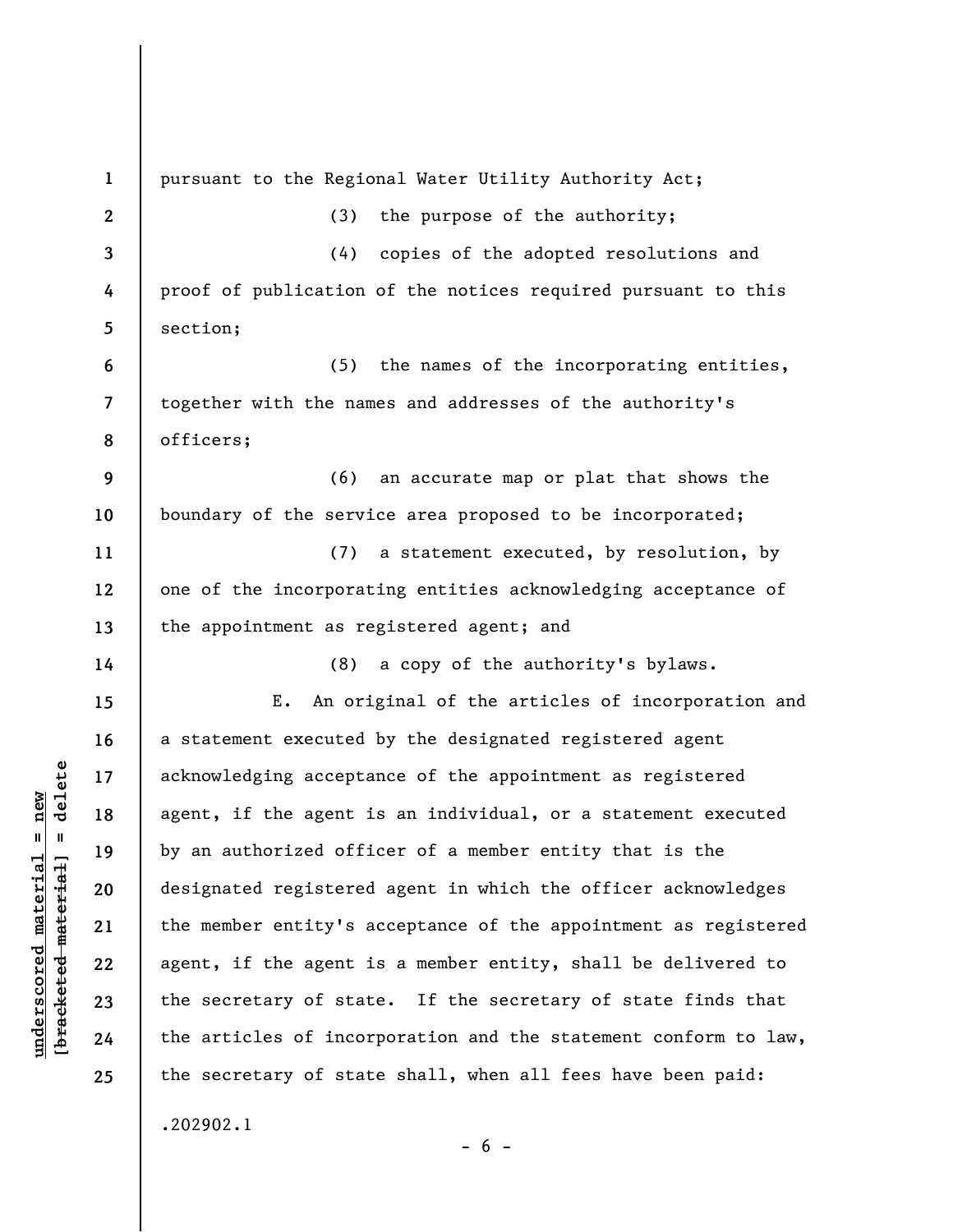**1 2 3 4 5 6 7 8 9 10 11 12 13 14 15 16 17 18 19 20 21 22 23 24 25**  (1) endorse on the original and copy the word "filed" and the month, day and year of the filing thereof; (2) file the original and the statement in the secretary of state's office; and (3) issue a certificate of incorporation to which is affixed a file-stamped copy of the articles of incorporation. F. The certificate of incorporation, together with the file-stamped copy of the articles of incorporation affixed to it, shall be returned by the secretary of state to the incorporating entities or their registered agent. G. The bylaws of the authority shall provide for: (1) whether the organization is a membership organization, made up of authority members who are being served by the authority, or a qualified elector organization, made up of qualified electors of the service area region who may participate in the authority elections; (2) a membership definition to include land ownership determination; (3) the establishment and organization of the board; (4) the manner of the appointment or election, term of service and qualifications, if any, of the directors and the procedure for filling vacancies; (5) officers of the authority, the manner of .202902.1 - 7 -

**underscored material = new [bracketed material] = delete**

 $\frac{1}{2}$  of  $\frac{1}{2}$  and  $\frac{1}{2}$  and  $\frac{1}{2}$  and  $\frac{1}{2}$  and  $\frac{1}{2}$  and  $\frac{1}{2}$  and  $\frac{1}{2}$  and  $\frac{1}{2}$  and  $\frac{1}{2}$  and  $\frac{1}{2}$  and  $\frac{1}{2}$  and  $\frac{1}{2}$  and  $\frac{1}{2}$  and  $\frac{1}{2}$  and  $\frac{1}{2}$  an  $underscored material = new$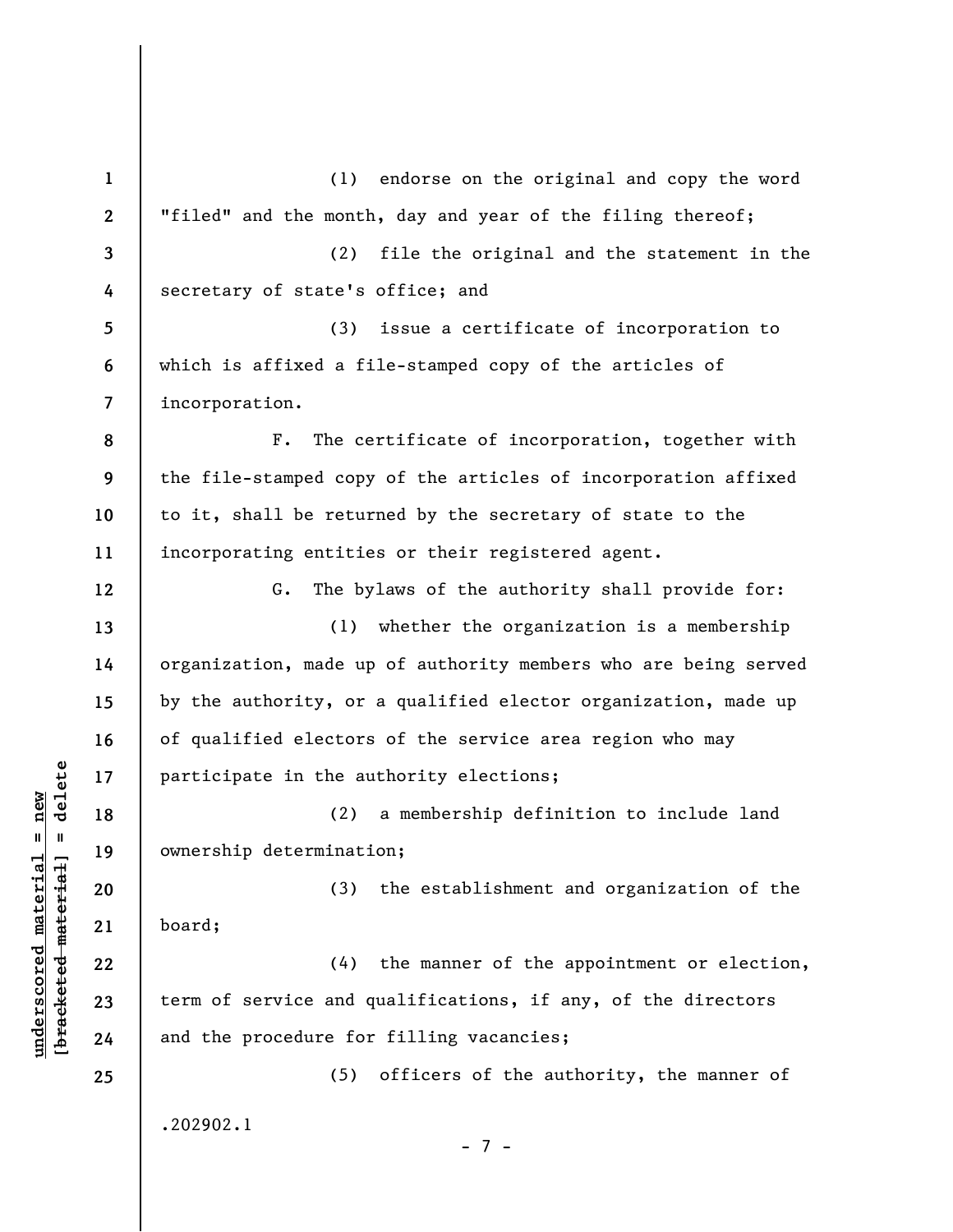**14 15 16**   $\frac{1}{2}$  of  $\frac{1}{2}$  and  $\frac{1}{2}$  and  $\frac{1}{2}$  and  $\frac{1}{2}$  and  $\frac{1}{2}$  and  $\frac{1}{2}$  and  $\frac{1}{2}$  and  $\frac{1}{2}$  and  $\frac{1}{2}$  and  $\frac{1}{2}$  and  $\frac{1}{2}$  and  $\frac{1}{2}$  and  $\frac{1}{2}$  and  $\frac{1}{2}$  and  $\frac{1}{2}$  an **[bracketed material] = delete 17 18 19 20 21 22 23 24** 

**underscored material = new**

 $underscored material = new$ 

**1 2 12 13 25**  their appointment or election and their duties; (6) voting requirements for action by the board; (7) if a membership organization, how persons who are not authority members and who do not live within the service area of the authority may petition for water or wastewater services to be provided by the authority; (8) a merger plan for the mandatory transfer, disposition or assumption of all assets and liabilities of the member entities; (9) the process by which the bylaws are amended; and (10) any other matter required by the Regional Water Utility Authority Act or the board to be included. H. Amended bylaws shall be filed, recorded and certified by the secretary of state and shall be effective upon filing with the secretary of state. Amended bylaws supersede all other bylaws upon the effective date of the amended bylaws. I. Upon the issuance of a certificate of incorporation by the secretary of state, the corporate existence of the authority shall begin. The certificate of incorporation shall be conclusive evidence that all conditions precedent required to be performed by the incorporators have been complied with and that the authority has been incorporated under the Regional Water Utility Authority Act, except as .202902.1

- 8 -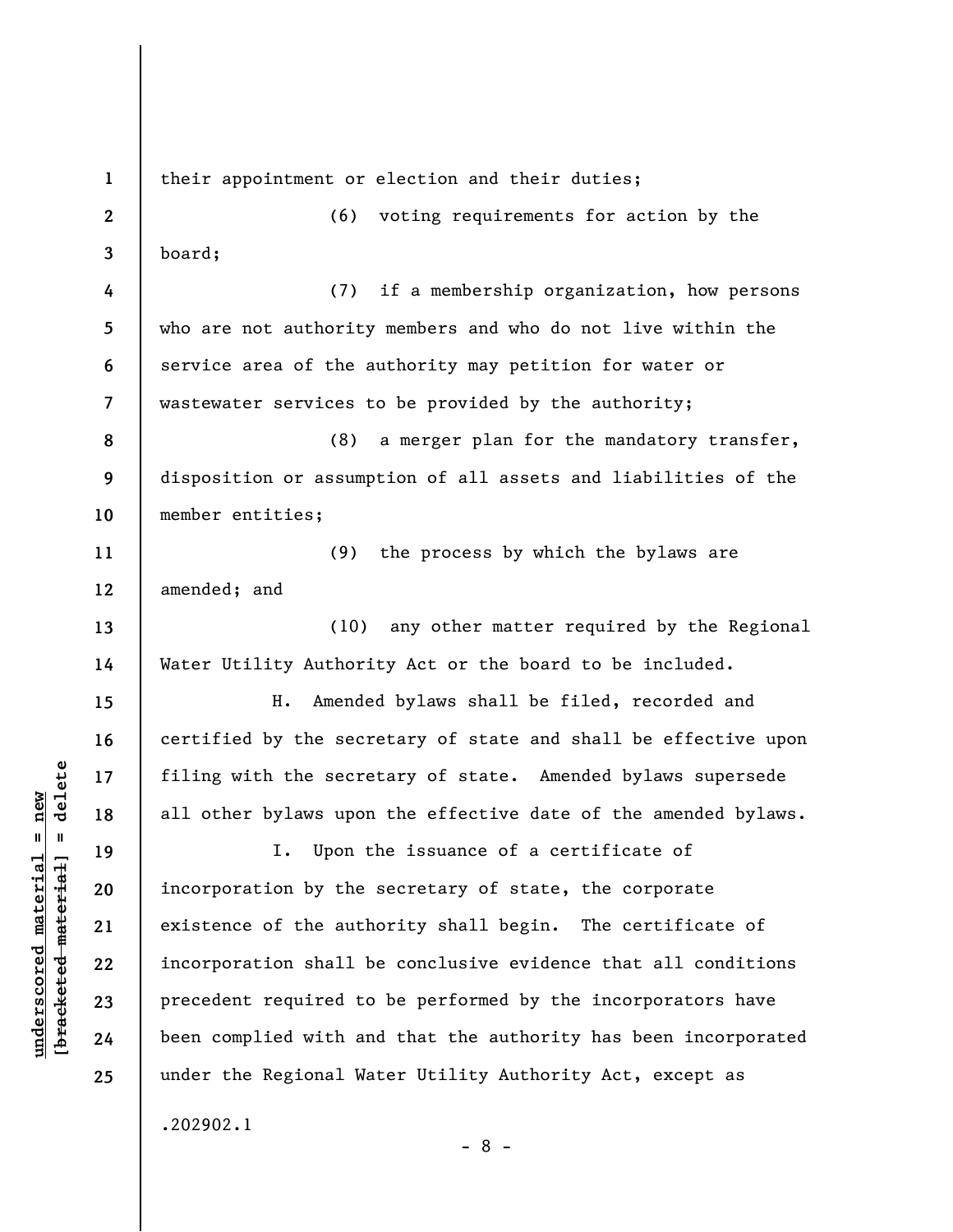against the state in a proceeding to cancel or revoke the certificate of incorporation or for involuntary dissolutions of the authority.

**4 5 6 7 8 9 10 11 12 13 14 15 16 SECTION 5.** [NEW MATERIAL] ENTITIES MERGING AFTER INCORPORATION.--If an entity chooses to merge into an authority after that authority has been incorporated, the entity shall adopt a resolution signifying its intention to merge into the authority and submit the resolution to the board. The resolution shall be adopted as provided in Section 4 of the Regional Water Utility Authority Act. The board shall vote on accepting the entity, and, if the motion carries, the authority shall file its articles of merger with the secretary of state and other agencies as applicable. The transfer and assumption of assets and liabilities for merging entities shall take place as established in Section 14 of the Regional Water Utility Authority Act.

**SECTION 6.** [NEW MATERIAL] REGIONAL AUTHORITIES CREATED BY JOINT POWERS AGREEMENTS--REORGANIZATION.--The Regional Water Utility Authority Act does not apply to or affect a regional authority established pursuant to the Joint Powers Agreements Act; provided that such regional authority may reorganize as an authority pursuant to the Regional Water Utility Authority Act by affirmative written resolution of its board and by filing a copy of its joint powers agreement and its articles of incorporation and bylaws with the secretary of state. The .202902.1

**17** 

**18** 

**19** 

**20** 

**21** 

**22** 

**23** 

**24** 

**25** 

**1** 

**2** 

**3** 

- 9 -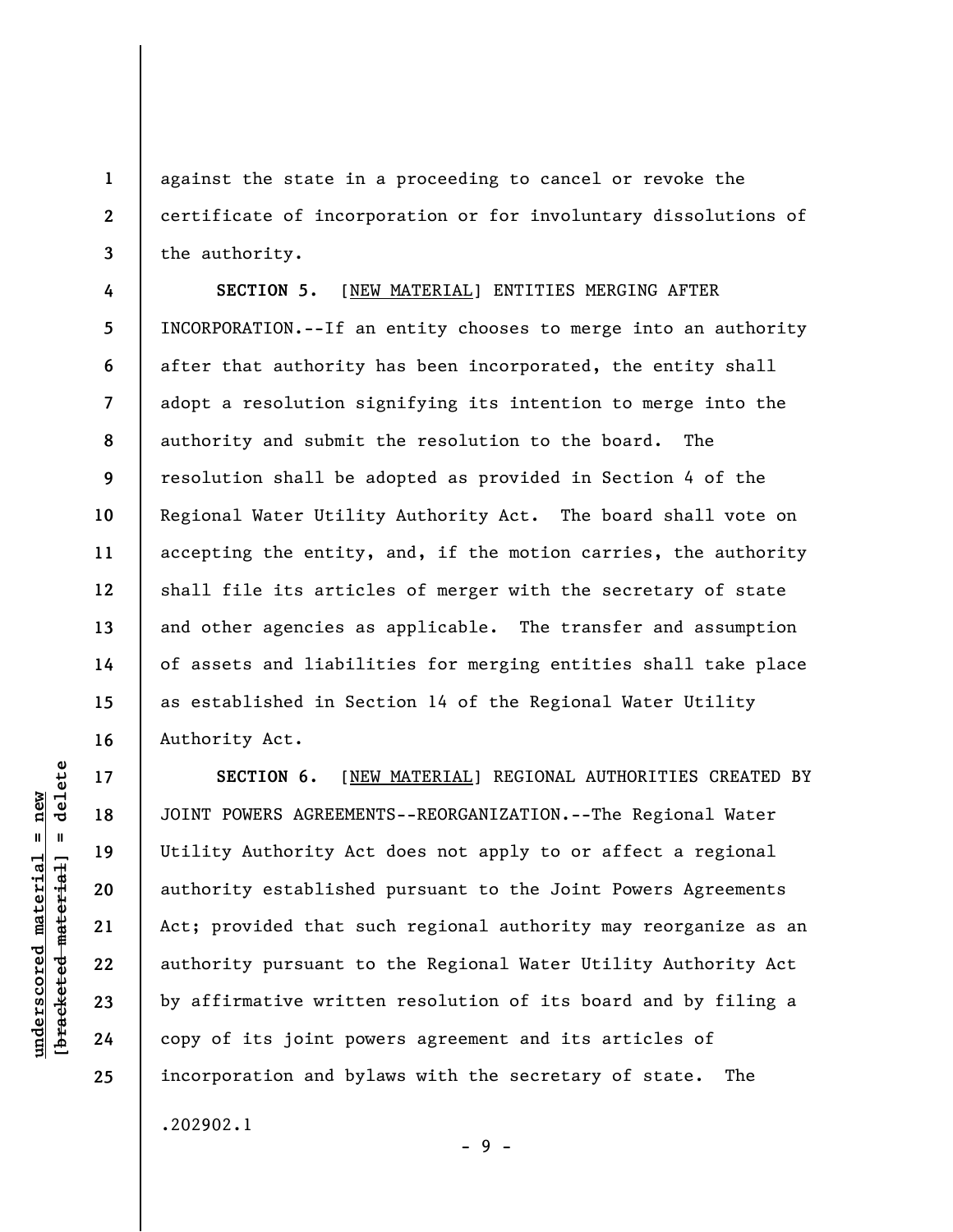**1 2 3 4 5 6 7**  board of the reorganized authority may amend its articles of incorporation or bylaws by affirmative resolution of the board and by filing the amended articles or bylaws with the secretary of state. The bylaws shall provide how the reorganized authority shall transfer, dispose of or assume the assets and liabilities of its member entities as provided in Section 14 of the Regional Water Utility Authority Act.

**SECTION 7.** [NEW MATERIAL] AUTHORITIES INCORPORATED UNDER SPECIAL ACT--LAWS APPLICABLE--PETITION FOR REORGANIZATION-- ELECTION.--

A. An authority incorporated by special act previous to the effective date of the Regional Water Utility Authority Act that chooses to retain such organization and governance shall, in the enforcement of the powers or the exercise of the duties conferred by the special act, proceed in all respects as provided by the special act.

B. An authority incorporated under a special act may abandon its organization and organize itself under the provisions of the Regional Water Utility Authority Act.

C. After holding a public hearing, the board of directors of an authority organized under a special act may vote to place the question on a ballot for vote of its membership at a regular or special election.

D. If a majority of the votes cast on the question of reorganizing an authority incorporated by a special act .202902.1  $- 10 -$ 

 $\frac{1}{2}$  of  $\frac{1}{2}$  and  $\frac{1}{2}$  and  $\frac{1}{2}$  and  $\frac{1}{2}$  and  $\frac{1}{2}$  and  $\frac{1}{2}$  and  $\frac{1}{2}$  and  $\frac{1}{2}$  and  $\frac{1}{2}$  and  $\frac{1}{2}$  and  $\frac{1}{2}$  and  $\frac{1}{2}$  and  $\frac{1}{2}$  and  $\frac{1}{2}$  and  $\frac{1}{2}$  an **[bracketed material] = delete**  $underscored material = new$ **underscored material = new**

**24 25** 

**8** 

**9** 

**10** 

**11** 

**12** 

**13** 

**14** 

**15** 

**16** 

**17** 

**18** 

**19** 

**20** 

**21** 

**22**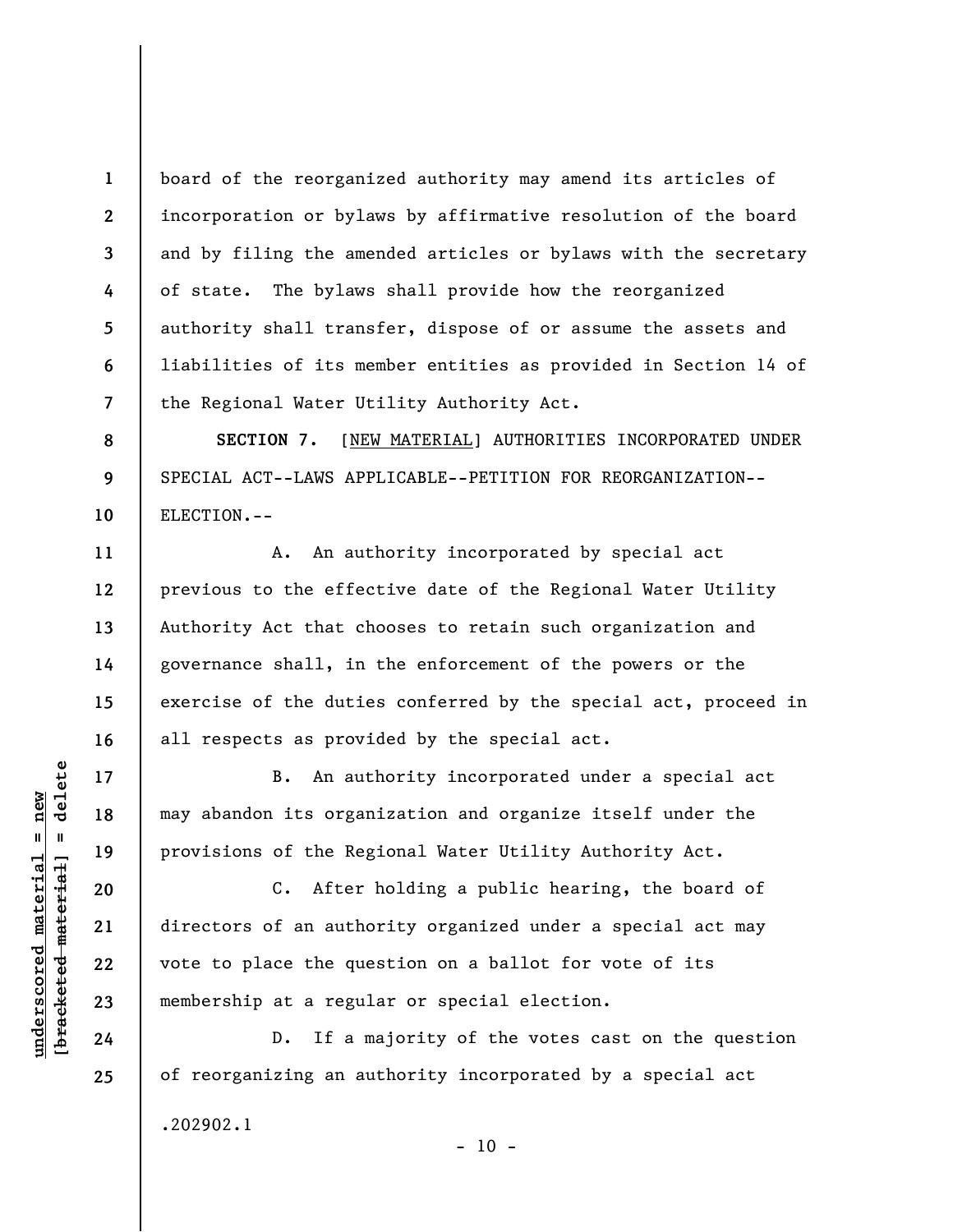**1 2 3 4 5 6 7 8 9 10**  favors reorganizing the authority under the Regional Water Utility Authority Act, the governing body shall, within fourteen days after the results of the election reorganizing the authority under that act have been canvassed and certified, adopt an election resolution calling for the development and adoption of a governance document and election of directors to establish the reorganized authority. The authority shall continue to operate under its special act until an election has been called, conducted and canvassed in the manner provided in its special act.

E. The staggering of terms of board members from the special act entity may continue until the next regular election.

**SECTION 8.** [NEW MATERIAL] AUTHORITY--POWERS AND DUTIES.--

A. An authority is a body politic and corporate and a political subdivision of the state, subject to all statutory requirements of the state. In addition to other powers granted to the authority pursuant to the Regional Water Utility Authority Act, the authority may:

(1) have perpetual existence;

(2) sue and be sued and be a party to suits, actions and proceedings;

(3) borrow money, receive grants, issue bonds in accordance with the provisions of the Regional Water Utility Authority Act and pledge or otherwise encumber the revenues or .202902.1

- 11 -

 $\frac{1}{2}$  of  $\frac{1}{2}$  and  $\frac{1}{2}$  and  $\frac{1}{2}$  and  $\frac{1}{2}$  and  $\frac{1}{2}$  and  $\frac{1}{2}$  and  $\frac{1}{2}$  and  $\frac{1}{2}$  and  $\frac{1}{2}$  and  $\frac{1}{2}$  and  $\frac{1}{2}$  and  $\frac{1}{2}$  and  $\frac{1}{2}$  and  $\frac{1}{2}$  and  $\frac{1}{2}$  an **[bracketed material] = delete**  $underscored material = new$ **underscored material = new**

**11** 

**12** 

**13** 

**14** 

**15** 

**16** 

**17** 

**18** 

**19** 

**20** 

**21** 

**22** 

**23** 

**24**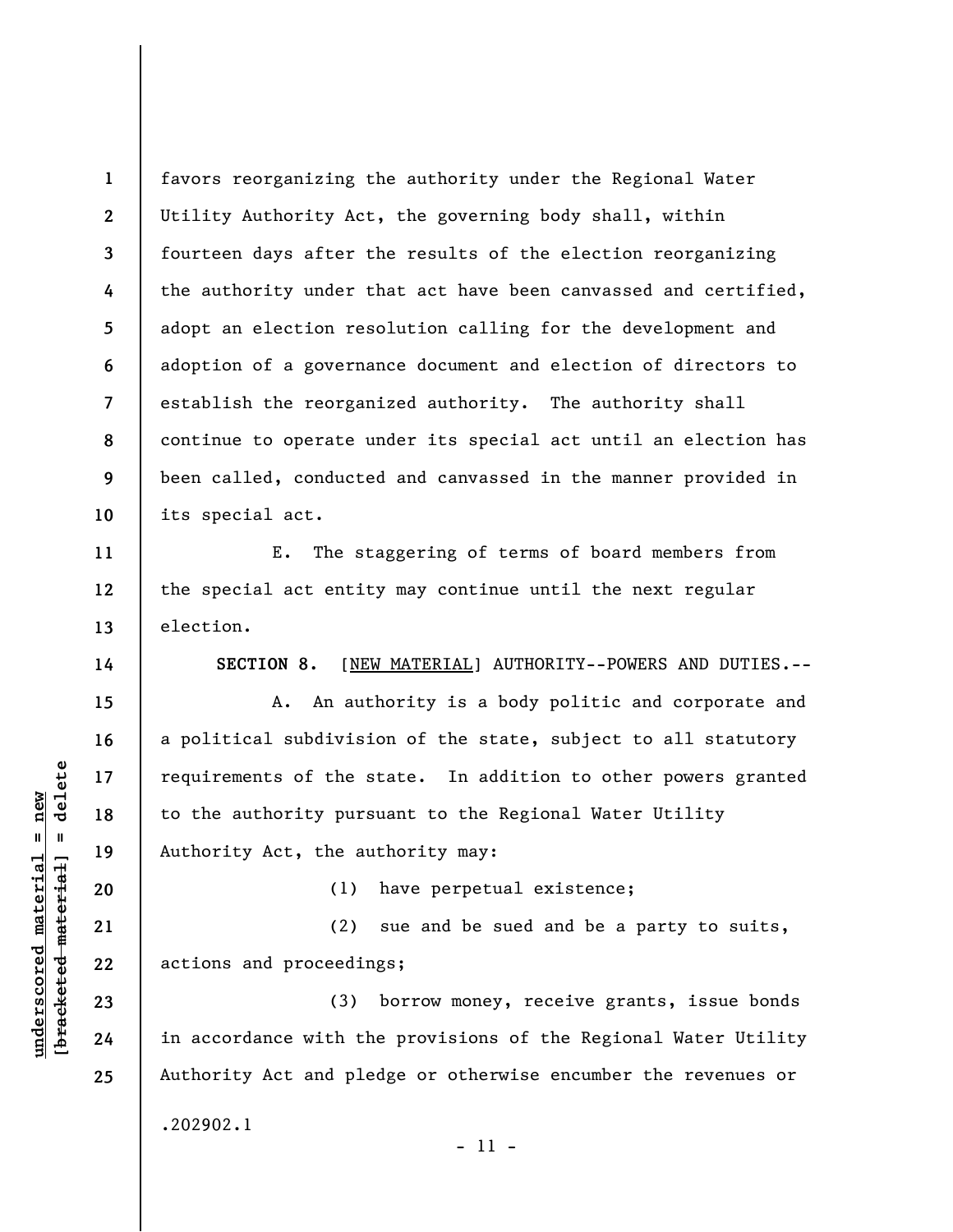receipts of the authority or mortgage the property of the authority as security for any of the obligations of the authority;

**4 5 6 7 8 9 10 11 12**  (4) establish rates and impose assessments, fees and charges, and take action necessary for the enforcement of those rates, assessments, fees and charges, for the delivery of and collection of water and wastewater services or for other services or facilities operated or made available by the authority in accordance with a rate analysis compliant with the authority's financial plan that provides for reserve funds for future improvements and replacement of the authority's infrastructure;

(5) assess a standby charge for the privilege of connection into the authority's service at some date in the future if the property line is within four hundred feet of the authority's service lines and the property line is located within the service area of the authority; provided that this paragraph applies to new connections after the effective date of the Regional Water Utility Authority Act;

(6) acquire from a willing seller and hold water rights pursuant to a permit issued in accordance with Section 72-1-9 NMSA 1978;

(7) shut off, after notice, unauthorized and illegal connections or connections for which charges, fees, assessments or other charges are delinquent, and file suit in a .202902.1

 $\frac{1}{2}$  intereted material = delete **[bracketed material] = delete**  $underscored material = new$ **underscored material = new**

**1** 

**2** 

**3** 

**13** 

**14** 

**15** 

**16** 

**17** 

**18** 

**19** 

**20** 

**21** 

**22** 

**23** 

**24** 

**25** 

 $- 12 -$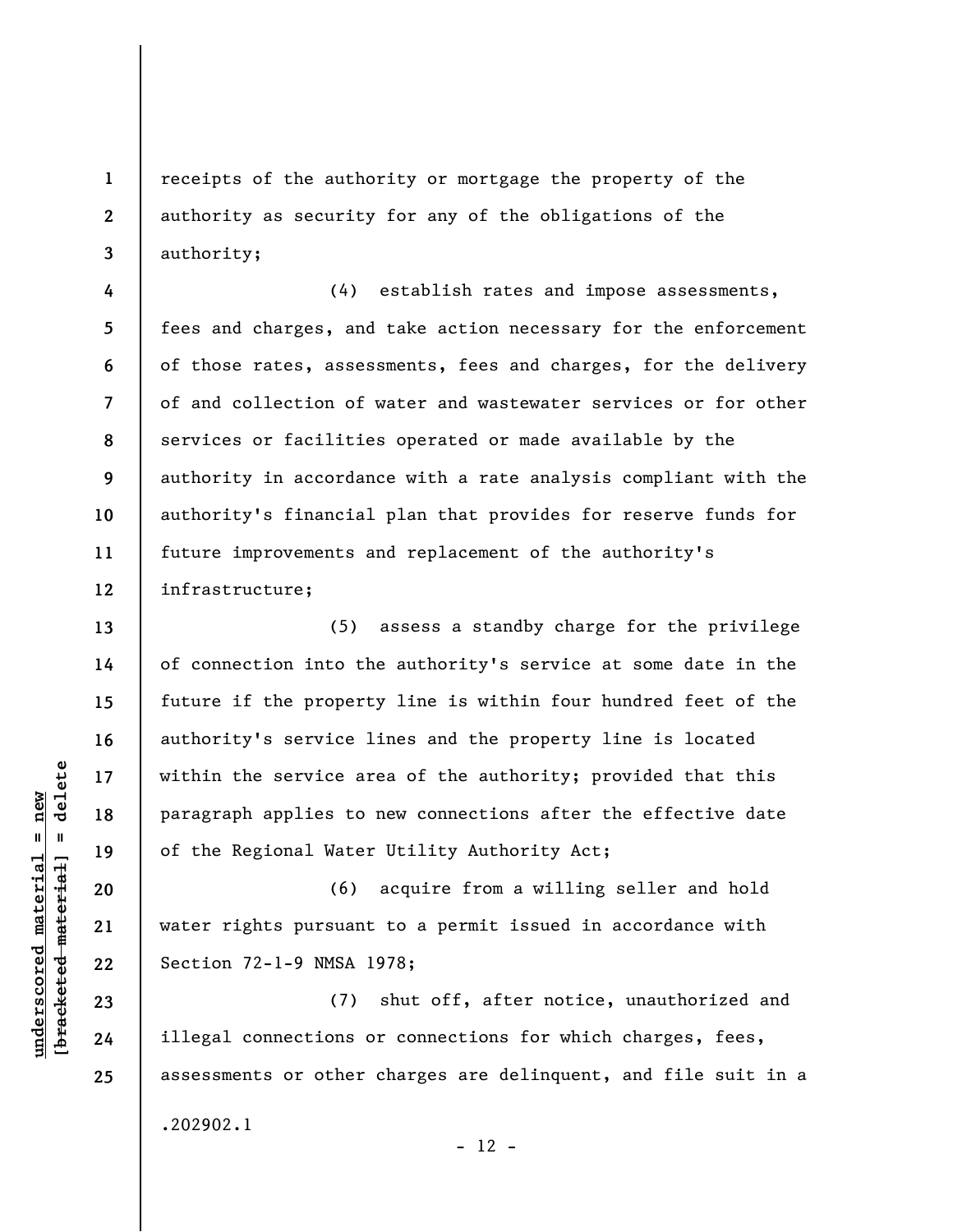**1 2 3 4 5 6 7 8 9 10 11 12 13 14 15 16 17 18 19 20 21 22 23 24 25**  court of competent jurisdiction to recover costs associated with an unauthorized, illegal or delinquent connection, including the cost of water delivered, charges for connection and disconnection, damages and attorney fees; (8) acquire and dispose of real property, personal property and rights of way; (9) condemn property pursuant to the Eminent Domain Code as the last resort and only for the purposes of construction, maintenance and operations of the authority's infrastructure; (10) place a lien on property for unpaid assessments, charges and fees and enforce the lien in the manner provided in Section 17 of the Regional Water Utility Authority Act until paid; (11) participate in regional water planning; (12) wherever applicable, promulgate an on-site wastewater management plan; (13) construct, establish and maintain facilities across or along any public street or highway and through any vacant public lands and construct works and establish and maintain facilities across any stream of water or watercourse, all in accordance with applicable state and federal permitting authority; (14) compel the connection of a homeowner's water or wastewater system to the authority's water or .202902.1

**underscored material = new [bracketed material] = delete**

 $\frac{1}{2}$  intereted material = delete  $underscored material = new$ 

 $- 13 -$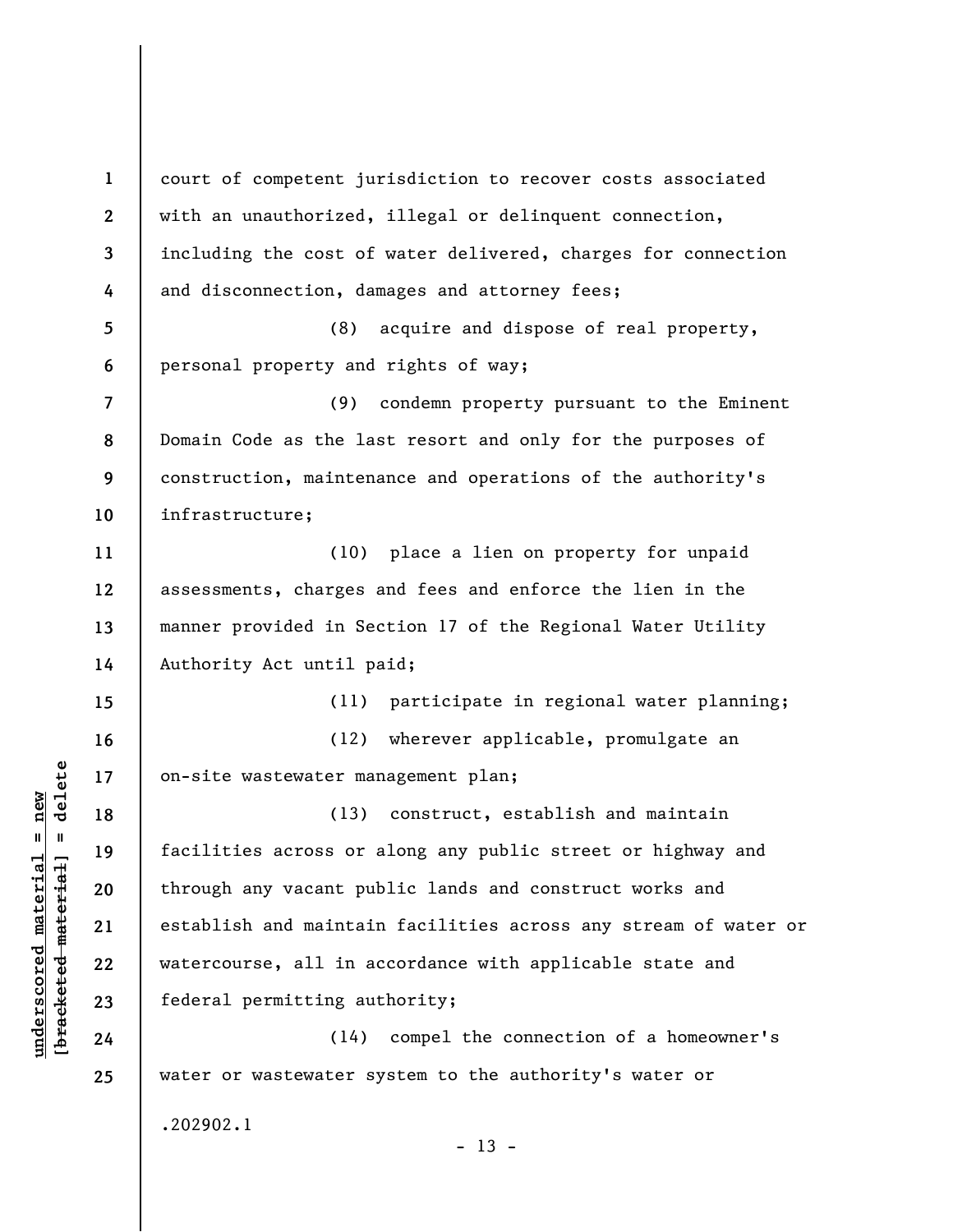**1 2**  wastewater system as provided in Section 16 of the Regional Water Utility Authority Act;

**3 4 5 6 7**  (15) compel the connection of any new development that lies partially or wholly within the service area of the authority to the authority's water or wastewater system pursuant to the authority's existing line extension policy;

**8 9 10 11**  (16) prohibit the owners of inhabited property within the service area of the authority who are connected to the authority to disconnect from the authority's water or wastewater system, as applicable; and

(17) have and exercise all rights and powers necessary or incidental to or implied from the specific powers granted in this section; provided that such specific powers shall not be considered as a limitation upon any power necessary or appropriate to carry out the purposes and intent of the Regional Water Utility Authority Act.

B. The authority shall contract with a third-party financial expert to perform a rate analysis. The board shall establish a rate study advisory committee composed of authority members, employees and directors. The committee shall oversee the development and implementation of the rate analysis, including reserves, planned capital improvements and budget forecasts.

C. All powers, privileges and duties vested in or .202902.1

 $- 14 -$ 

 $\frac{1}{2}$  intereted material = delete **[bracketed material] = delete**  $underscored material = new$ **underscored material = new**

**12** 

**13** 

**14** 

**15** 

**16** 

**17** 

**18** 

**19** 

**20** 

**21** 

**22** 

**23** 

**24**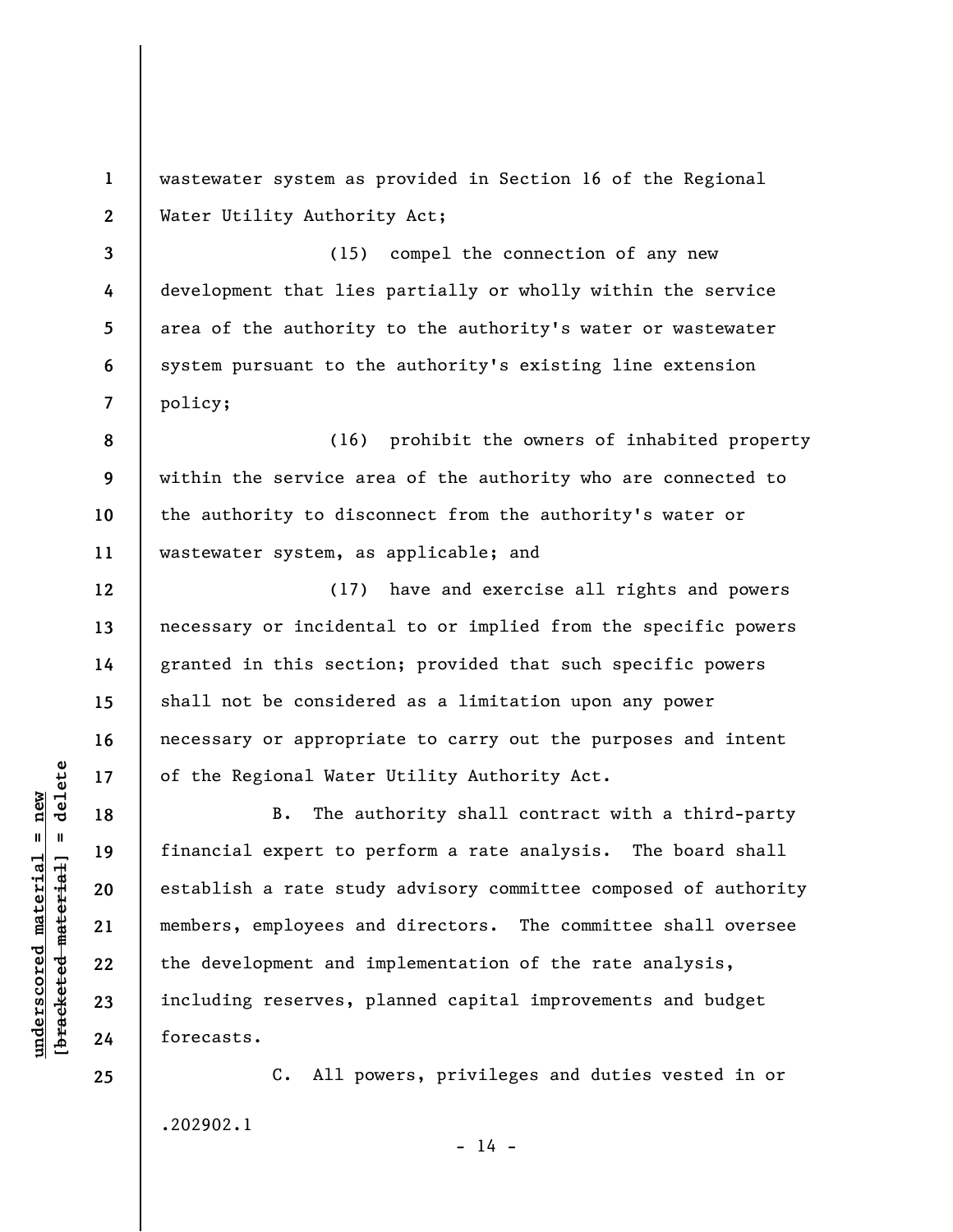**1 2**  imposed upon an authority shall be exercised and performed by the board.

**SECTION 9.** [NEW MATERIAL] BOARD--APPOINTMENT-- ELECTION--VACANCIES--REMOVAL OR SUSPENSION.--

A. The authority shall be governed by a board of directors consisting of an odd number of at least three directors who reside within the service area of the authority and are in good standing with the authority.

**9 10 11 12 13**  B. The initial board shall be appointed by the incorporating entities of the authority. The appointed directors shall serve until their successors are elected at the next general election and qualified. An appointed director may run for election.

C. The bylaws shall specify whether directors run at-large or within districts. If directors are elected from districts, they shall live in the district from which they are elected. Terms of elected directors shall be staggered four-year terms beginning on January 1 of the year following their election; provided that those chosen at the first general election after the creation of the authority shall immediately classify themselves by lot, so that at least one director serves a two-year term and at least two directors serve a four-year term; thereafter, the terms shall be four years. After serving two terms, directors shall be ineligible to hold a director's position until one full term has intervened.

.202902.1

 $- 15 -$ 

 $\frac{1}{2}$  of  $\frac{1}{2}$  and  $\frac{1}{2}$  and  $\frac{1}{2}$  and  $\frac{1}{2}$  and  $\frac{1}{2}$  and  $\frac{1}{2}$  and  $\frac{1}{2}$  and  $\frac{1}{2}$  and  $\frac{1}{2}$  and  $\frac{1}{2}$  and  $\frac{1}{2}$  and  $\frac{1}{2}$  and  $\frac{1}{2}$  and  $\frac{1}{2}$  and  $\frac{1}{2}$  an **[bracketed material] = delete**  $underscored material = new$ **underscored material = new**

**3** 

**4** 

**5** 

**6** 

**7** 

**8** 

**14** 

**15** 

**16** 

**17** 

**18** 

**19** 

**20** 

**21** 

**22** 

**23** 

**24**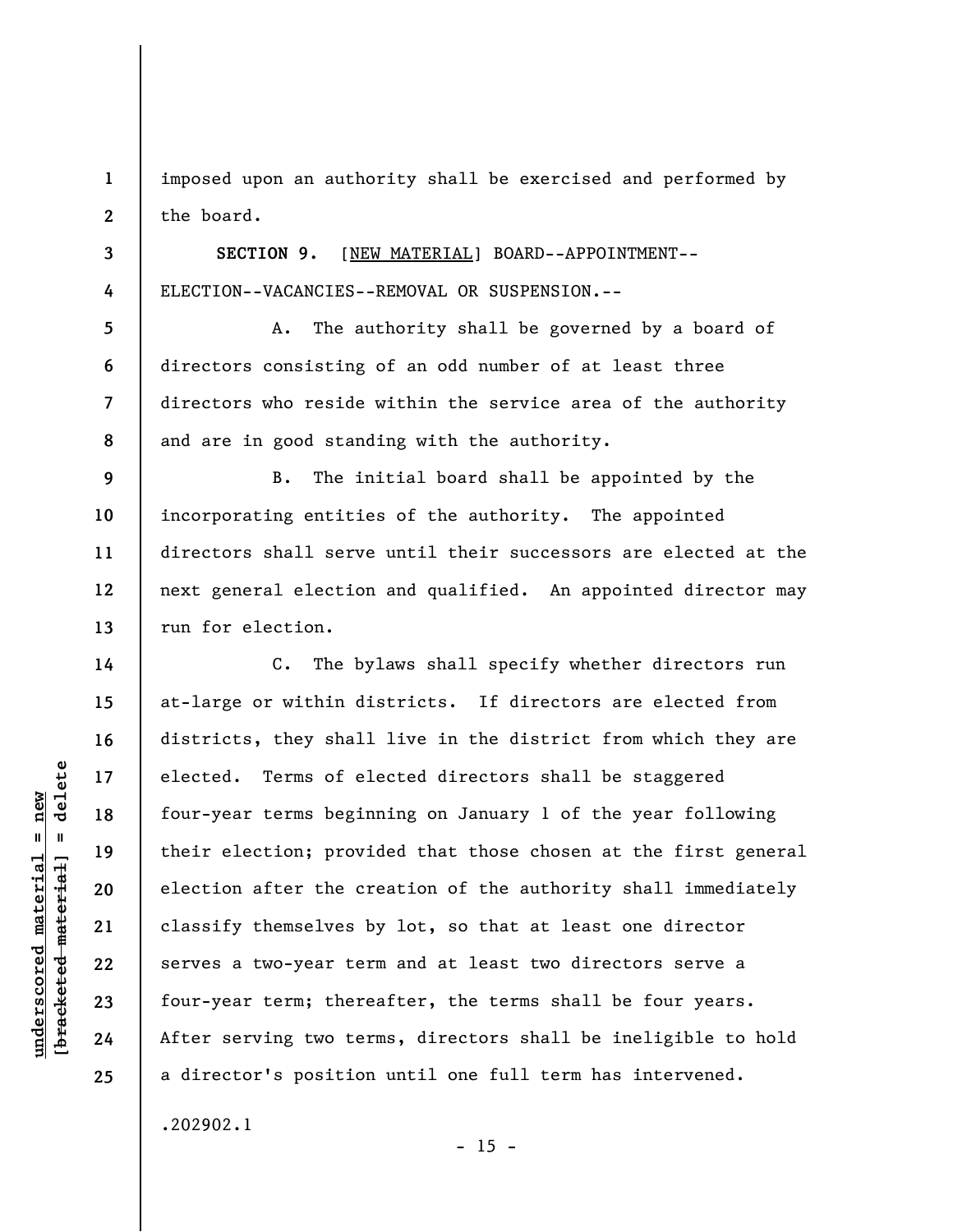**1 2 3 4 5 6 7 8 9 10 11 12 13 14 15 16 17 18 19 20 21 22 23 24 25**  D. For an authority that has director districts, as soon as feasible after each federal decennial census, the board shall assess the existing districts to determine if the districts remain as equal in population as is practicable and, if necessary, shall redistrict the authority into districts that remain as compact and as equal in population as is practicable; provided that: (1) a redistricting shall be effective upon finalization of the redistricting plan and shall be applied to the director seats eligible for election at the next following general election; and (2) an incumbent director whose residence is redistricted out of the district represented by the director shall serve until the next general election, at which an authority member or a qualified elector who resides within the district shall be elected to fill the unexpired term. E. Elections shall be called, conducted and canvassed as general elections and regular authority elections shall be held with the general election. F. The board shall call the election by resolution adopted at least one hundred eighty days prior to the election. The resolution shall recite the objects and purposes of the election and the date upon which the election will be held. The secretary of the authority shall provide to the county clerks of the counties within the service area with the voting .202902.1

 $\frac{1}{2}$  of  $\frac{1}{2}$  and  $\frac{1}{2}$  and  $\frac{1}{2}$  and  $\frac{1}{2}$  and  $\frac{1}{2}$  and  $\frac{1}{2}$  and  $\frac{1}{2}$  and  $\frac{1}{2}$  and  $\frac{1}{2}$  and  $\frac{1}{2}$  and  $\frac{1}{2}$  and  $\frac{1}{2}$  and  $\frac{1}{2}$  and  $\frac{1}{2}$  and  $\frac{1}{2}$  an **[bracketed material] = delete**  $underscored material = new$ **underscored material = new**

 $- 16 -$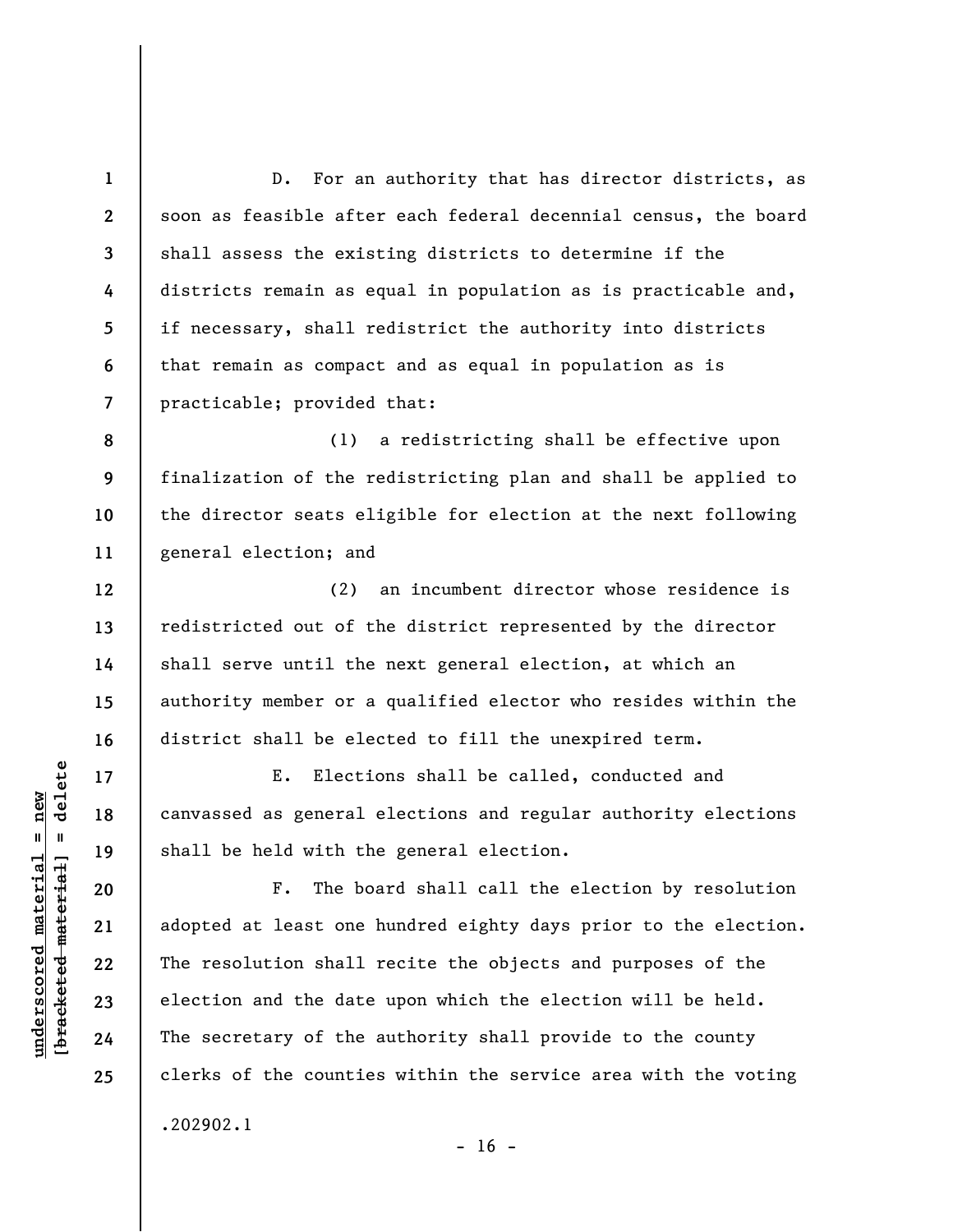list for the authority and such supplies and assistance as necessary to conduct the elections authorized by the Regional Water Utility Authority Act.

G. Vacancies on the board shall be filled by appointment by a majority of the remaining directors for the remainder of the unexpired term or until a successor is elected at the next general election and qualified to fulfill the remainder of a term.

H. A director may be removed from office pursuant to the procedures of Chapter 10, Article 4 NMSA 1978 or suspended pursuant to the procedures of Chapter 10, Article 5 NMSA 1978.

**SECTION 10.** [NEW MATERIAL] BOARD--ORGANIZATION-- OFFICERS.--

A. Directors shall take the oath of office and along with the surety bonds required by Chapter 10, Article 2 NMSA 1978, file those documents with the secretary of state. The authority may provide for a blanket bond for all directors, officers and employees of the authority. The board shall determine the amount of good and sufficient surety required for directors, officers and employees, conditioned on the faithful performance of all of the duties of the person's office, without fraud, deceit or oppression, and the accounting for all money and property coming into the person's hands and the prompt and faithful payment of all money and the delivering of .202902.1

- 17 -

**1** 

**2** 

**3** 

**4** 

**5** 

**6** 

**7** 

**8** 

**9** 

**10** 

**11** 

**12** 

**13** 

**14** 

**15** 

**16** 

**17** 

**18** 

**19** 

**20** 

**21** 

**22** 

**23** 

**24**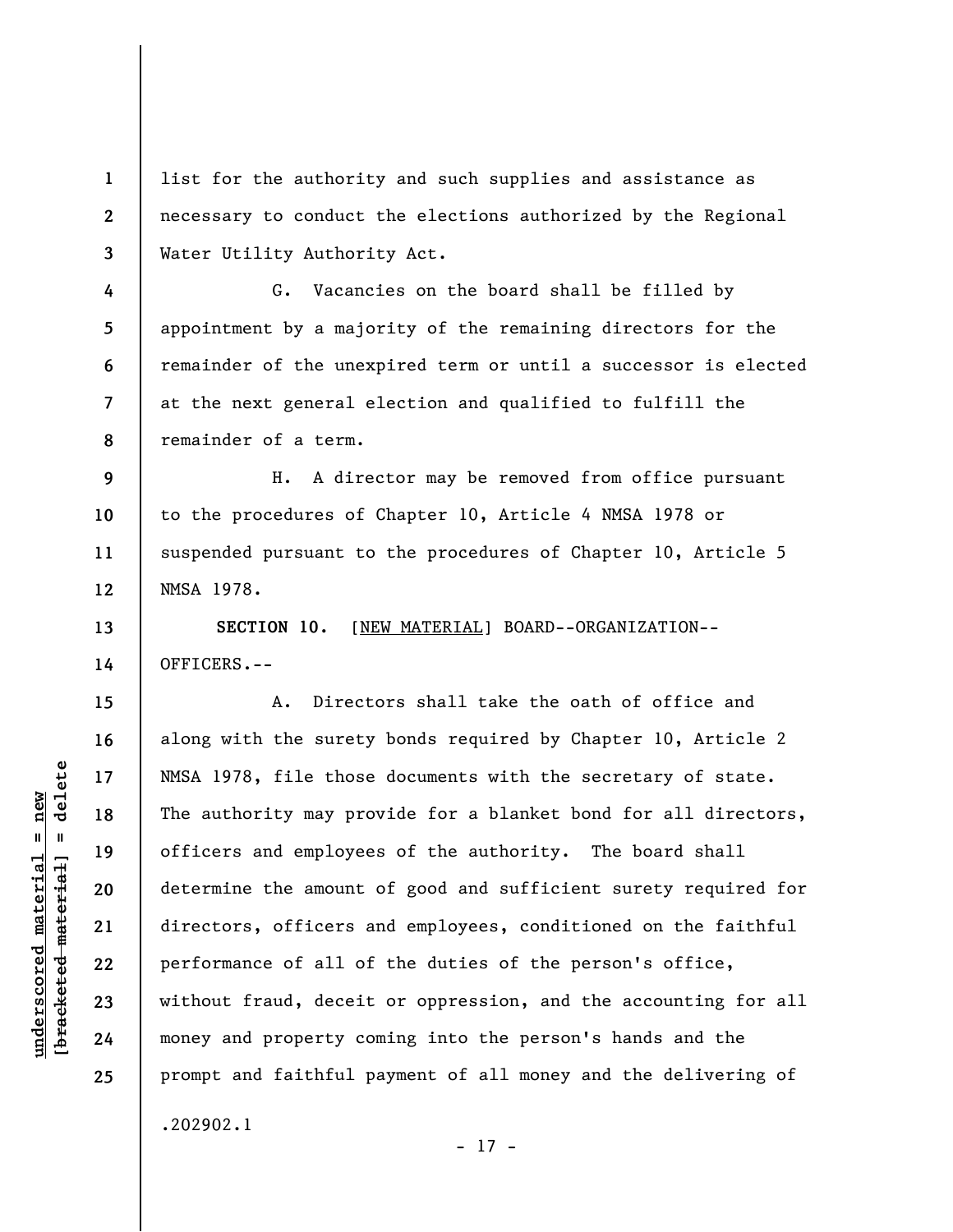all property coming into the person's custody or control belonging to the authority or the person's successors in office. Premiums on all bonds provided for in this subsection shall be paid by the authority, and all such bonds shall be kept on file in the secretary of state's office.

B. The board shall elect its chair and other officers it deems necessary, including a secretary and treasurer. The secretary and treasurer may be one person and need not be a director.

C. The secretary shall keep a record of all of the board's proceedings, minutes of all meetings, certificates, contracts, bonds given by employees and all corporate acts, which shall be open to inspection to all members of the public.

D. The treasurer shall keep strict and accurate accounts of all money received by and disbursed for and on behalf of the authority, in permanent records. The authority may provide a higher bond for the treasurer than for other directors, officers and employees.

E. Directors shall receive no compensation for their services as a director, officer, engineer, attorney, employee or other agent of the authority. Directors may receive a stipend for service on the board and may receive per diem and mileage for attendance at meetings outside of the service area.

F. The board shall meet once each month at a time .202902.1

- 18 -

 $\frac{1}{2}$  of  $\frac{1}{2}$  and  $\frac{1}{2}$  and  $\frac{1}{2}$  and  $\frac{1}{2}$  and  $\frac{1}{2}$  and  $\frac{1}{2}$  and  $\frac{1}{2}$  and  $\frac{1}{2}$  and  $\frac{1}{2}$  and  $\frac{1}{2}$  and  $\frac{1}{2}$  and  $\frac{1}{2}$  and  $\frac{1}{2}$  and  $\frac{1}{2}$  and  $\frac{1}{2}$  an **[bracketed material] = delete**  $underscored material = new$ **underscored material = new**

**1** 

**2** 

**3** 

**4** 

**5** 

**6** 

**7** 

**8** 

**9** 

**10** 

**11** 

**12** 

**13** 

**14** 

**15** 

**16** 

**17** 

**18** 

**19** 

**20** 

**21** 

**22** 

**23** 

**24**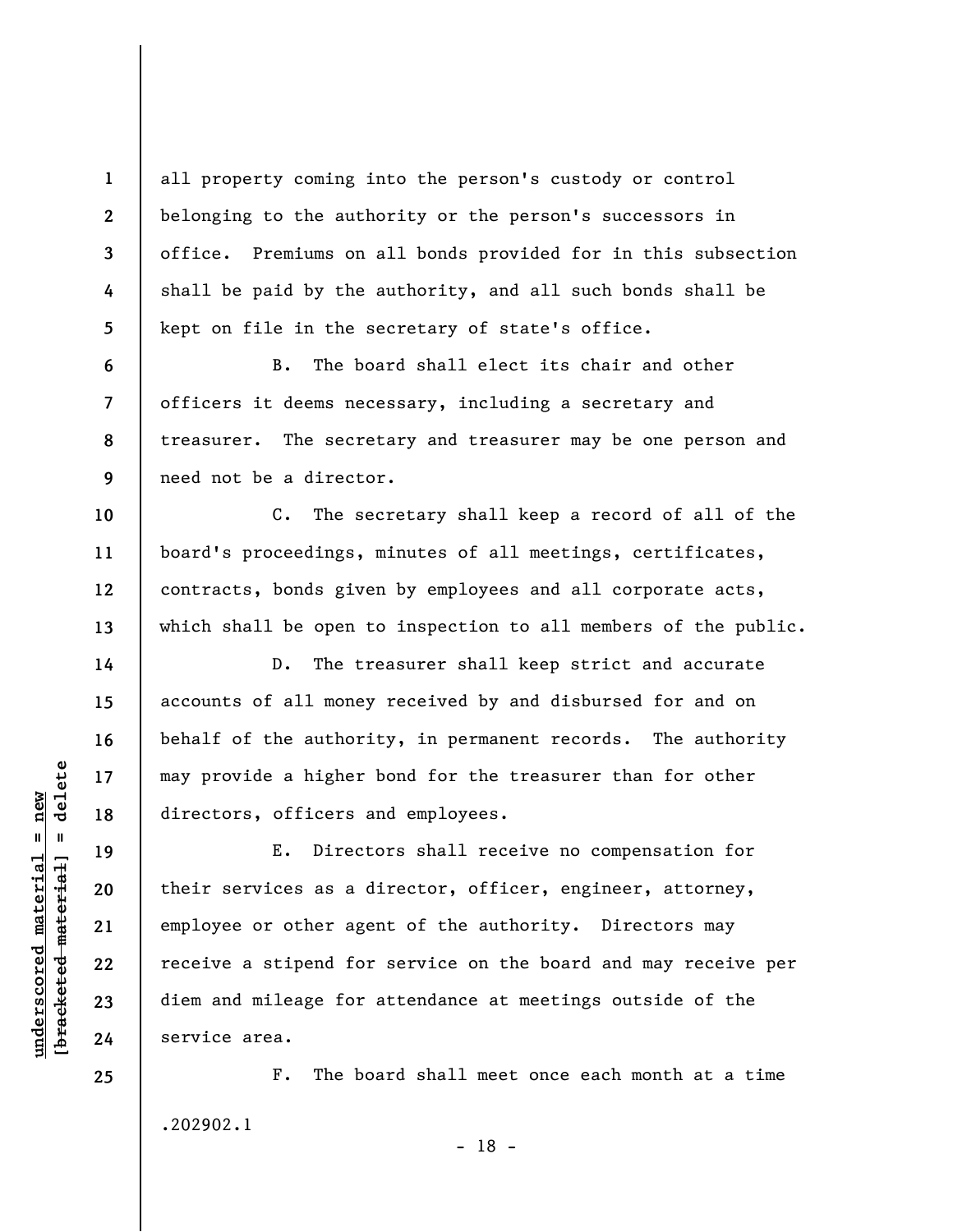**1 2 3 4 5 6 7 8 9 10 11 12 13 14 15 16 17 18 19 20 21 22 23 24 25**  and place within the service area of the authority to be designated by the board. Special meetings may be held as often as the needs of the authority require on notice to each director and to authority members. No business of the board shall be transacted except at a regular or special meeting at which at least a majority of directors are present. Any action of the board requires the affirmative vote of a majority of the directors present and voting. **SECTION 11.** [NEW MATERIAL] BOARD--POWERS--DUTIES.-- A. All powers, privileges and duties vested in or imposed upon the authority shall be exercised and performed by the board. The board may delegate its powers by resolution to an officer, employee or agent of the board, with the exception of the following: (1) adoption of board policies and procedures; (2) ratification of acquisition of property; (3) initiation or continuation of legal action; (4) establishment of policies regarding fees, tolls, rates or charges; and (5) issuance of bonds. B. In addition to all other powers conferred by the Regional Water Utility Authority Act, the board may: (1) adopt, amend or repeal bylaws that establish the authority's powers and its process to implement .202902.1 - 19 -

 $\frac{1}{2}$  intereted material = delete **[bracketed material] = delete**  $underscored material = new$ **underscored material = new**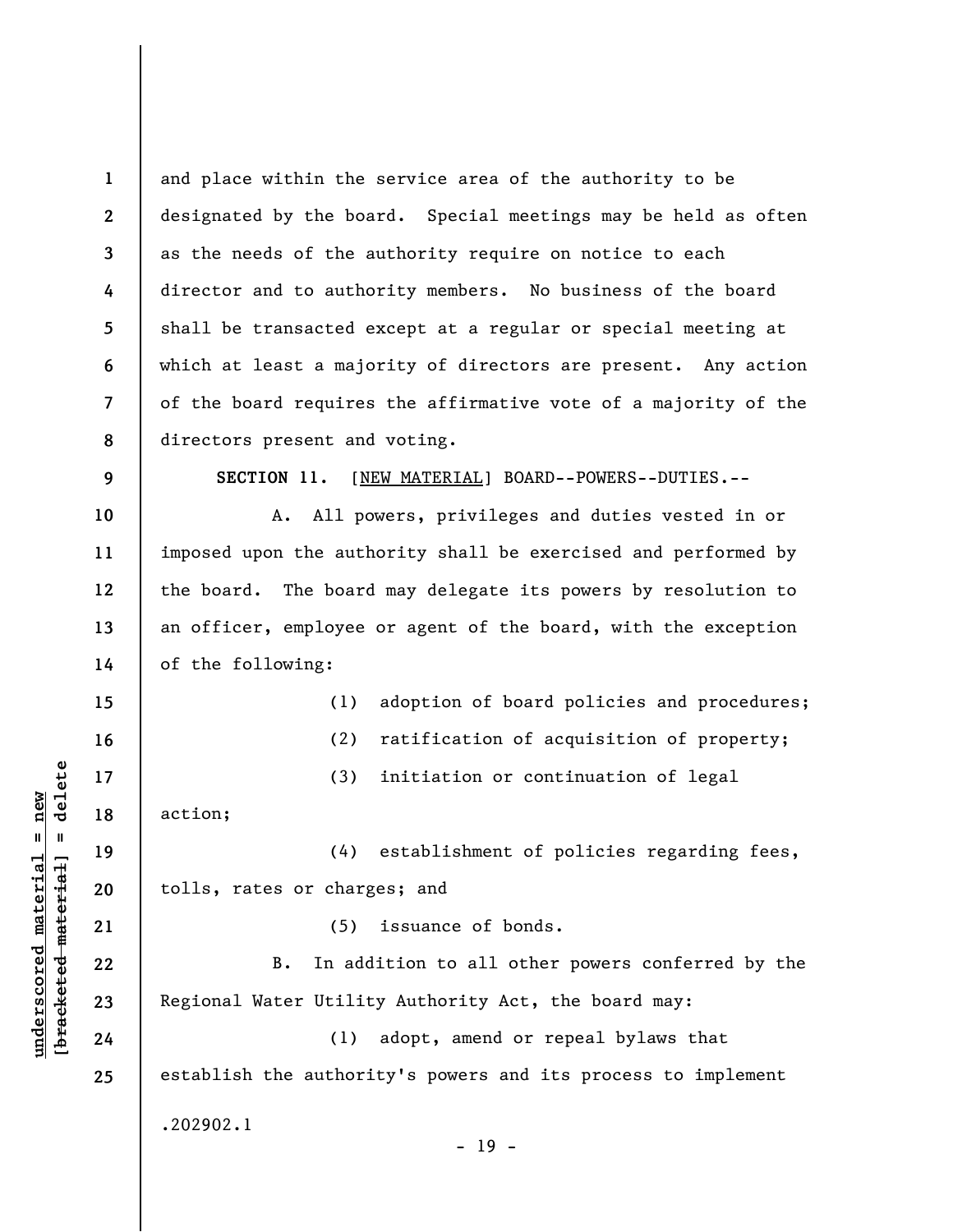**1 2 3 4 5 6 7 8 9 10 11 12 13 14 15 16 17 18 19 20 21 22 23 24 25**  those powers pursuant to the Regional Water Utility Authority Act and file the bylaws and changes with the secretary of state; (2) adopt and use a seal; (3) fix the time and place of meetings and the method of providing notice of the meetings; (4) make and pass orders and resolutions necessary for the government and management of the affairs of the authority and the execution of the powers vested in the authority; (5) maintain offices at a place as the board may designate; (6) appoint, hire and retain employees and agents, engineers, attorneys, accountants, financial advisers, investment bankers and other consultants; (7) enter into contracts for goods and services to further its public purposes and other contracts and agreements to implement the provisions of the Regional Water Utility Authority Act; (8) enter into legal agreements with other governmental entities; and (9) regulate, supervise and operate the authority's facilities. C. In addition to other duties imposed on the board by the provisions of the Regional Water Utility Authority Act, .202902.1  $- 20 -$ 

**underscored material = new [bracketed material] = delete**

 $\frac{1}{2}$  intereted material = delete  $underscored material = new$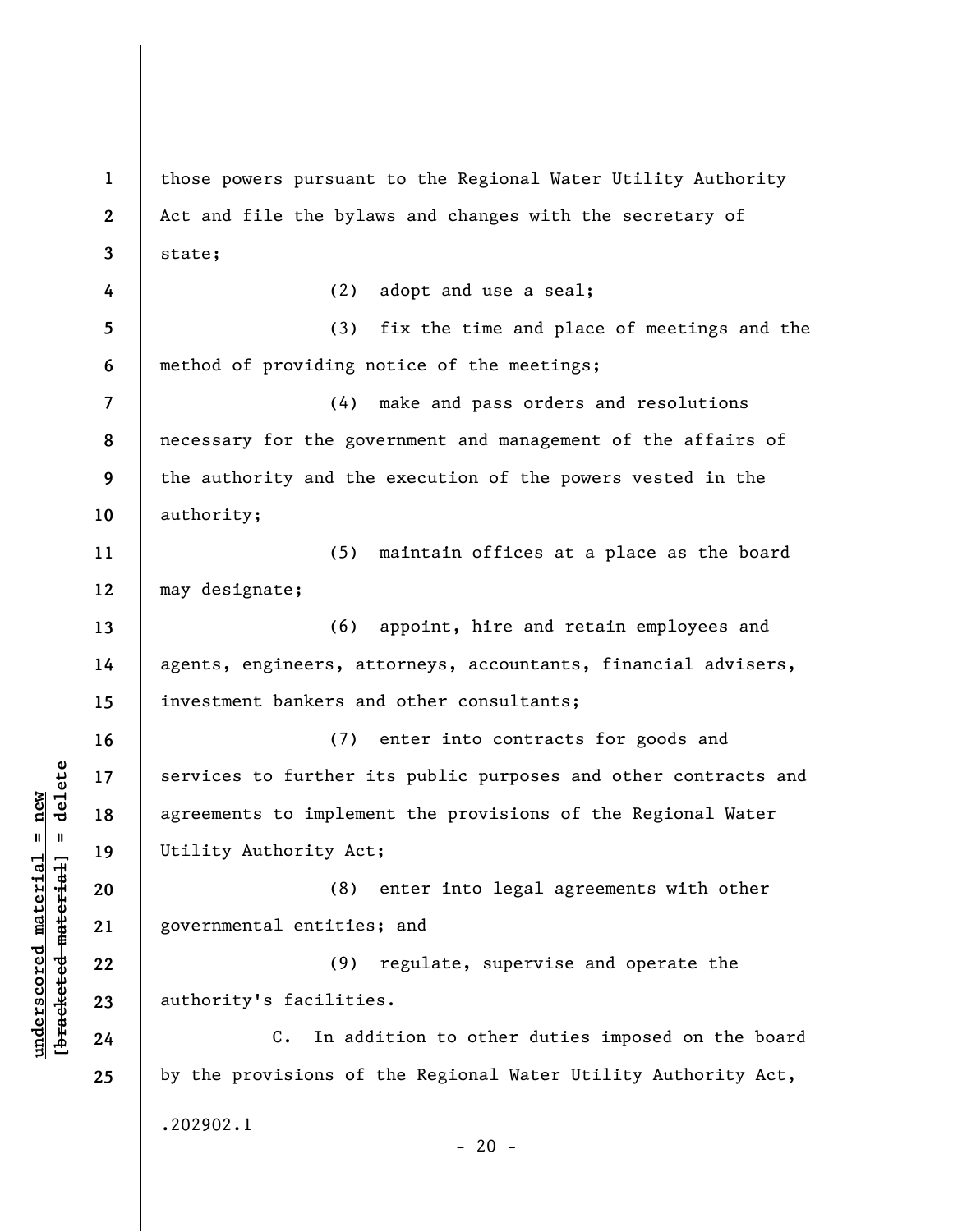the board shall promulgate and adhere to policies and procedures that govern its conduct in accordance with state law and provide meaningful opportunities for public input. These policies shall include standards and procedures for calling emergency meetings.

**SECTION 12.** [NEW MATERIAL] CONFLICTS OF INTEREST.--No director or officer, employee or agent of the authority shall be interested in any contract or transaction with the authority except in an official representative capacity.

**10 11 SECTION 13.** [NEW MATERIAL] SERVICE AREA--EXCLUSIVE RIGHT TO PROVIDE SERVICE.--

A. An authority has the exclusive right to provide water and wastewater services within the service area served by that authority; provided that:

(1) a person providing water or wastewater services to customers within the authority's service area as of the date the authority is incorporated may continue to serve those customers who were served as of that date; and

(2) an extension of water or wastewater service by a person described in Paragraph (1) of this subsection that is planned and fully funded as of the date the authority is incorporated and is completed within eighteen months of that date shall be excluded from the authority's service area.

B. The authority's service-area and place-of-use .202902.1

 $-21 -$ 

 $\frac{1}{2}$  intereted material = delete **[bracketed material] = delete**  $underscored material = new$ **underscored material = new**

**1** 

**2** 

**3** 

**4** 

**5** 

**6** 

**7** 

**8** 

**9** 

**12** 

**13** 

**14** 

**15** 

**16** 

**17** 

**18** 

**19** 

**20** 

**21** 

**22** 

**23** 

**24**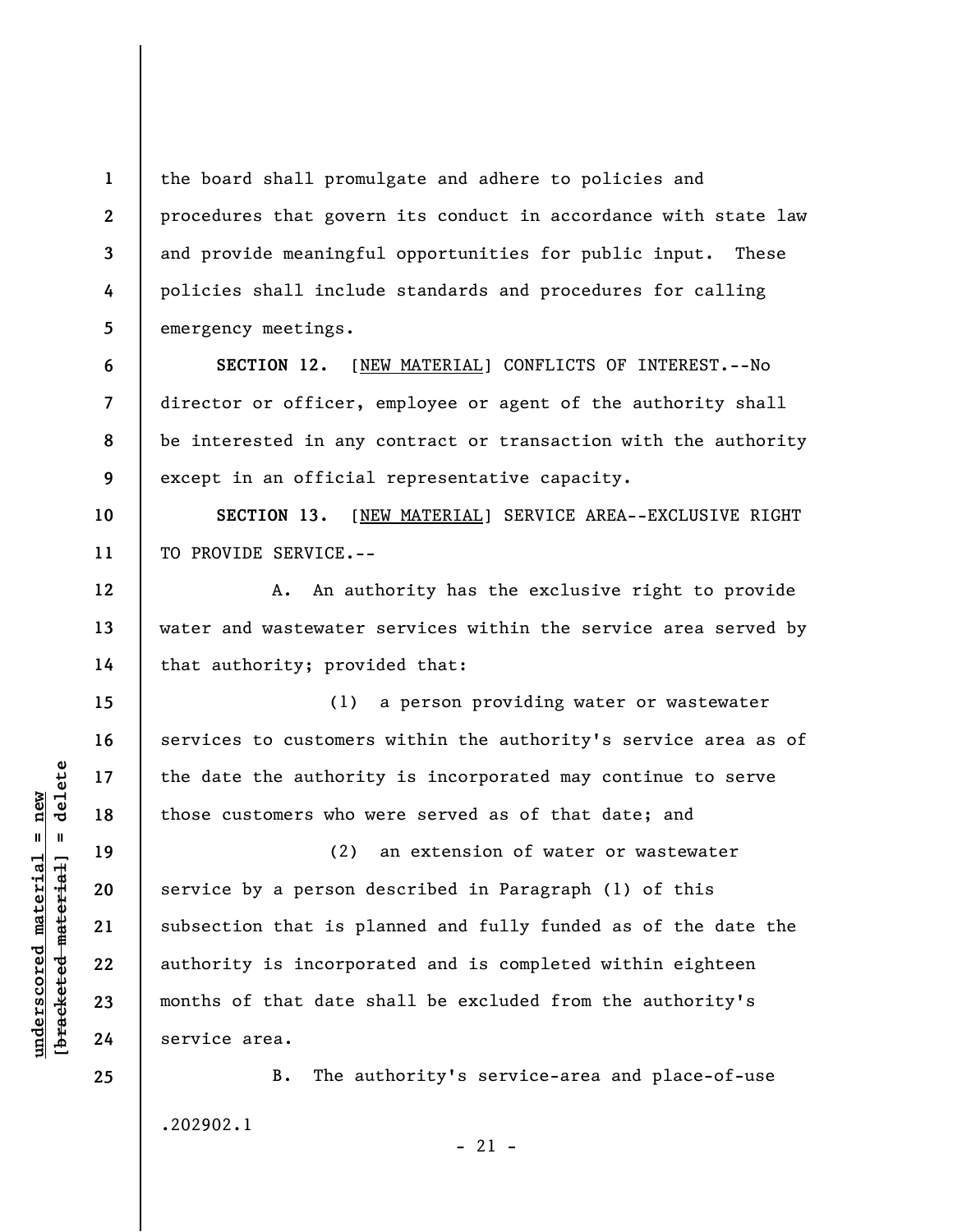documents, as approved by the state engineer, shall be filed with the office of the state engineer and with the county clerk in each of the counties within the authority's service area.

C. The initial authority's service area and any subsequent additions or subtractions of territory shall be designated in a plat filed with the state engineer and the county clerk in each of the counties within the authority's service area.

**9 10 11 12 13 14 15 16 17 18 19 20 22 23 25**  D. The authority's service area shall consist of the incorporating entities' existing place of use approved by and on file with the state engineer and shall be filed in the public records of the county clerks of the counties of the incorporating entities. An application shall be filed with the state engineer to combine and commingle water rights and to combine the incorporating entities' place of use into the authority's service area. In the event that another entity elects to merge into the authority, the authority's service area shall be amended to include that member entity's place of use and shall be filed with the state engineer. The authority's initial service area and any subsequent amendments to its service area shall be designated in a plat filed in the public records of the county clerks of counties of the incorporating entities. If the service area of the merging entity is contiguous with the service area of the authority, the merger shall include the combining and commingling of water .202902.1

 $- 22 -$ 

**21** 

**24** 

**1** 

**2** 

**3** 

**4** 

**5** 

**6** 

**7**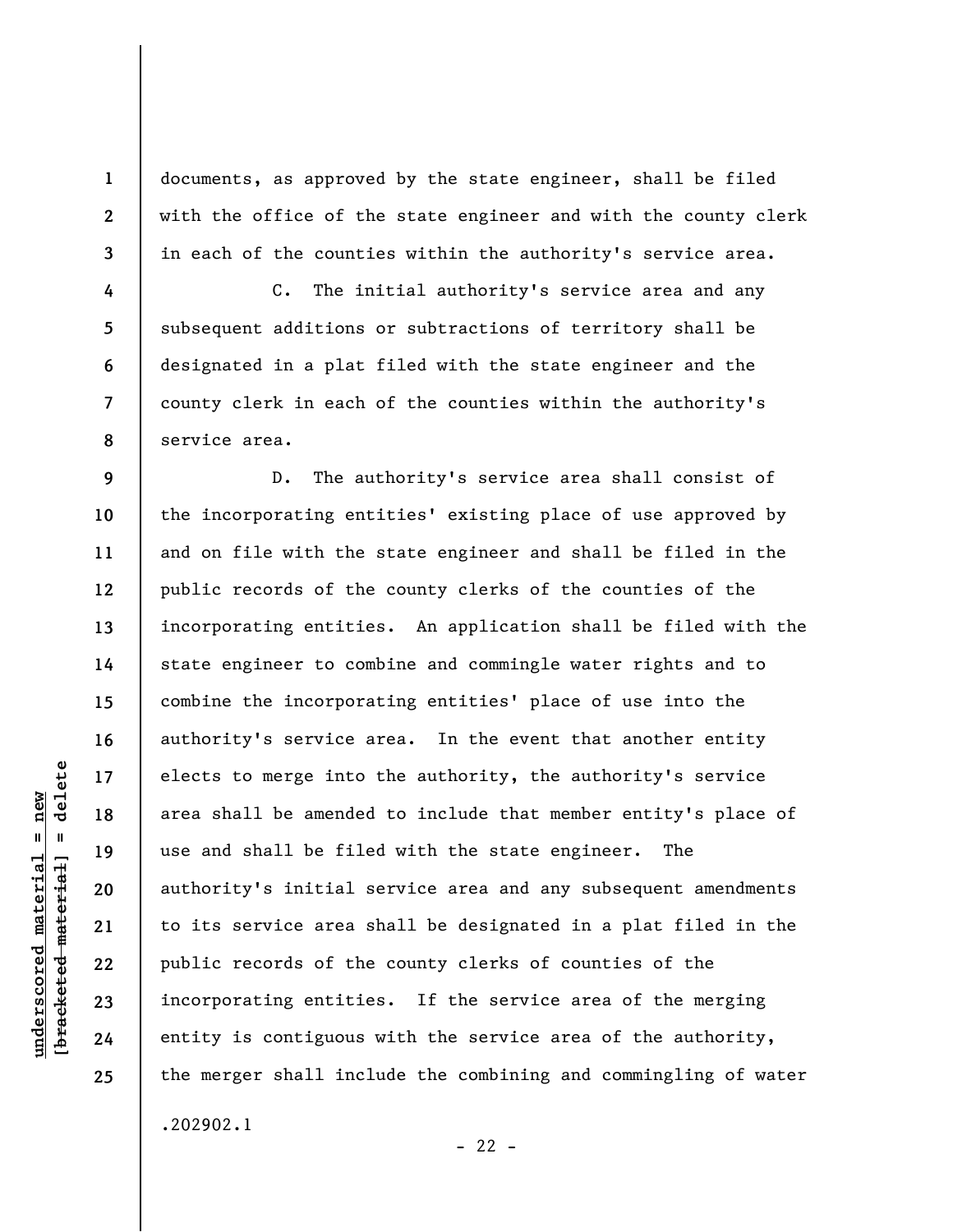**1**  rights with the authority.

**2** 

**3** 

**4** 

**5** 

**6** 

**7** 

**8** 

**9** 

**10** 

**11** 

**12** 

**13** 

**14** 

**15** 

**16** 

**17** 

**18** 

**19** 

**20** 

**21** 

**22** 

**23** 

**24** 

**25** 

**SECTION 14.** [NEW MATERIAL] ACCEPTANCE OF ASSETS AND LIABILITIES OF EXISTING WATER SERVICE PROVIDERS--ACQUISITION OF WATER RIGHTS.--

A. An authority shall accept a transfer of water or wastewater service assets and liabilities of a member entity following the legal dissolution of that entity and subject to any other statutory requirements for dissolution and transfer. Upon the transfer of the assets and liabilities to the authority, the area within the boundaries of the authority serviced by the dissolved entity shall become part of the authority's service area.

B. When a water right is included in the assets and liabilities of a member entity that are transferred to the authority, or upon the acquisition of a water right by the authority, the authority shall file a change of ownership form with the state engineer.

**SECTION 15.** [NEW MATERIAL] AUTHORITY MAY REGULATE WATER USE AND DOMESTIC WELLS.--

A. To prevent waste and to conserve the supply of water, the board may by resolution regulate and restrict the use of the authority's water within the authority's service area.

B. The authority has jurisdiction over new domestic water wells within the authority's service area.

.202902.1

 $- 23 -$ 

 $\frac{1}{2}$  intereted material = delete **[bracketed material] = delete**  $underscored material = new$ **underscored material = new**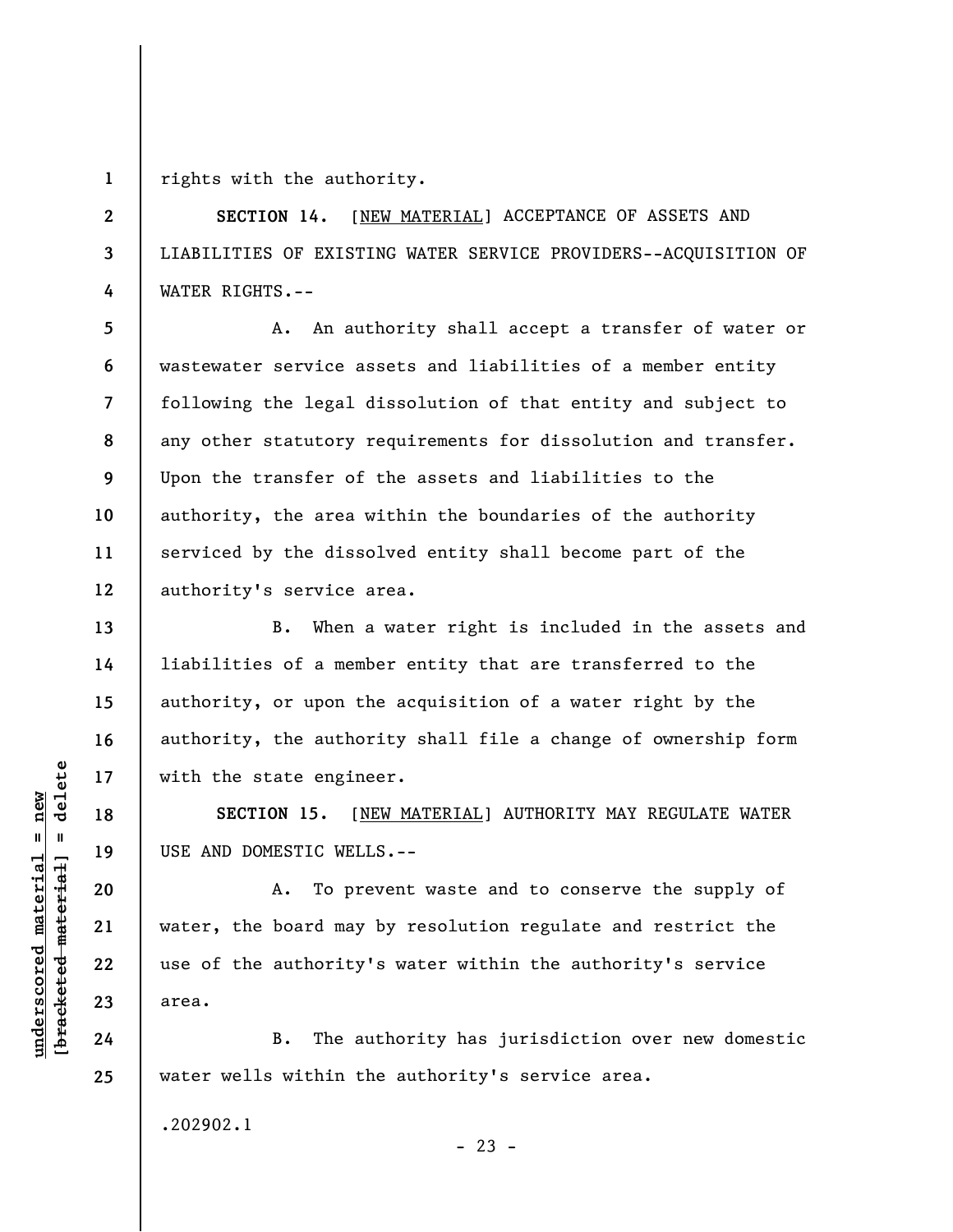C. The authority may, by resolution, restrict the drilling of new domestic water wells, except for property zoned agricultural, if the property line of the applicant is within four hundred feet of the authority's water distribution lines.

D. The authority may deny authorization for a new domestic water well permit if the total cost of extending the authority's water distribution line, meter and hook-up is at or less than the estimated total cost of drilling a new domestic well and installing a pump and meter.

E. If the authority fails to authorize the drilling of a new domestic water well, it shall provide domestic water service to the property within ninety days pursuant to the authority's customary charges and rate schedules.

F. The authority shall file with the state engineer its resolution restricting the drilling of new domestic water wells.

G. An applicant for a domestic water well located within the service area of an authority with a new domestic water well drilling policy shall obtain a permit to drill the well from the authority subsequent to the state engineer's approval.

H. The authority shall act upon a new domestic water well permit application within thirty days of receipt of the request.

I. The authority shall notify the state engineer of .202902.1

 $\frac{1}{2}$  intereted material = delete **[bracketed material] = delete**  $underscored$  material = new **underscored material = new**

**25** 

**1** 

**2** 

**3** 

**4** 

**5** 

**6** 

**7** 

**8** 

**9** 

**10** 

**11** 

**12** 

**13** 

**14** 

**15** 

**16** 

**17** 

**18** 

**19** 

**20** 

**21** 

**22** 

**23**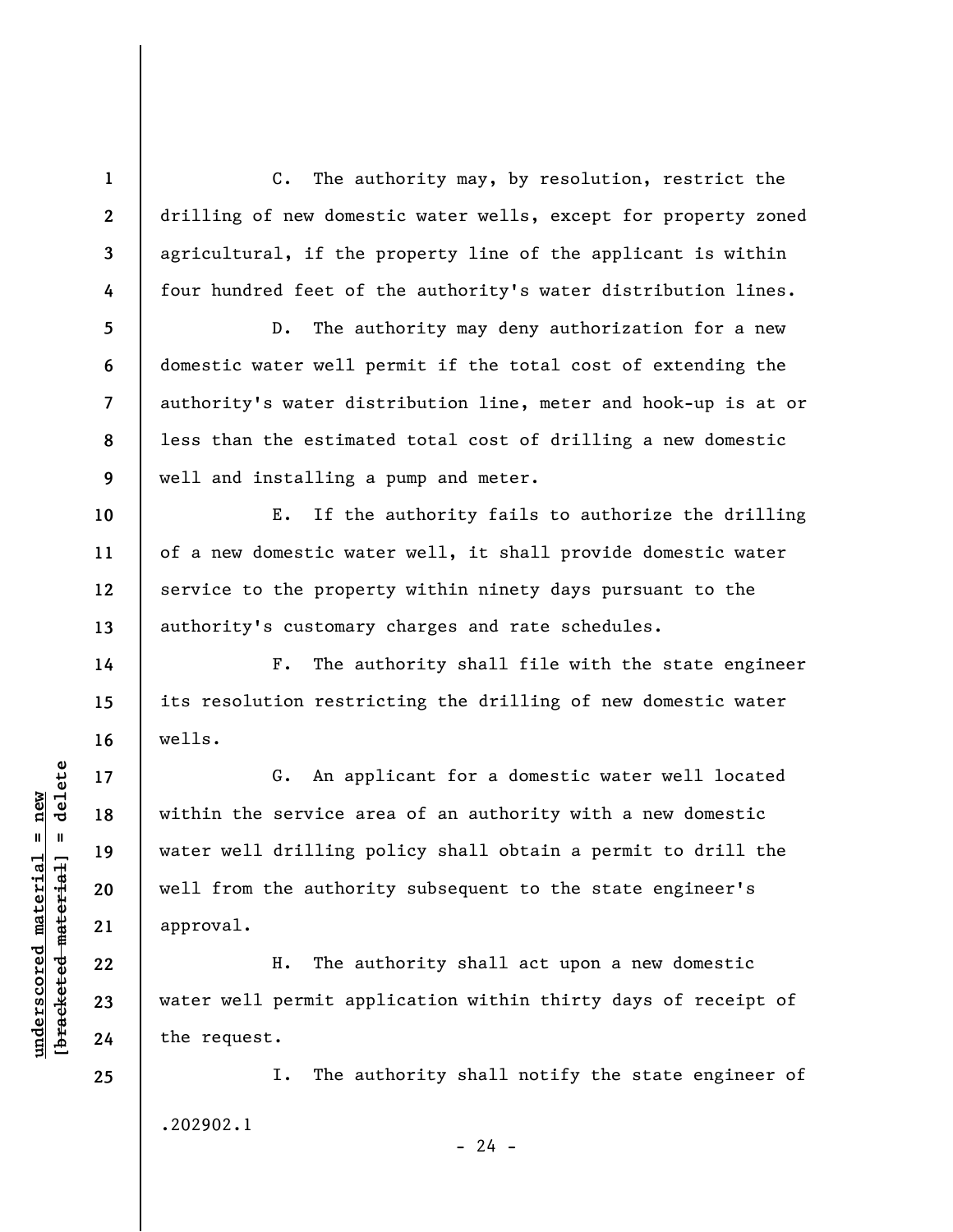**4 5 6 7 8 9 10 11 12 13 14 15 16 17 18 19 20 21 22 23 24 25**  which the authority is located. K. Nothing in this section shall limit the authority of the state engineer to administer water rights as provided by law. service area of the authority. water and minimize water loss; materials; water use limitations; or

L. The state engineer shall not be liable for

authority to the district court in the judicial district in

J. An applicant may appeal the decision of the

all permit denials for domestic well authorization.

actions taken in accordance with the authority's resolution authorizing restriction of domestic well drilling within the

M. For the purpose of preserving and protecting water resources and to provide an assured water supply for the community, the authority may require within its service area:

(1) site development standards to conserve

(2) low water use landscaping and plant

(3) nonagricultural residential and commercial

(4) recycling and reuse of water.

N. The provisions of this section shall be implemented consistent with state engineer rules.

**SECTION 16.** [NEW MATERIAL] HEALTH AND SAFETY--ON-SITE WASTEWATER TREATMENT SYSTEMS--COMPLIANCE WITH RULES.--

.202902.1

**underscored material = new [bracketed material] = delete**

 $\frac{1}{2}$  intereted material = delete  $underscored material = new$ 

**1** 

**2** 

**3** 

 $- 25 -$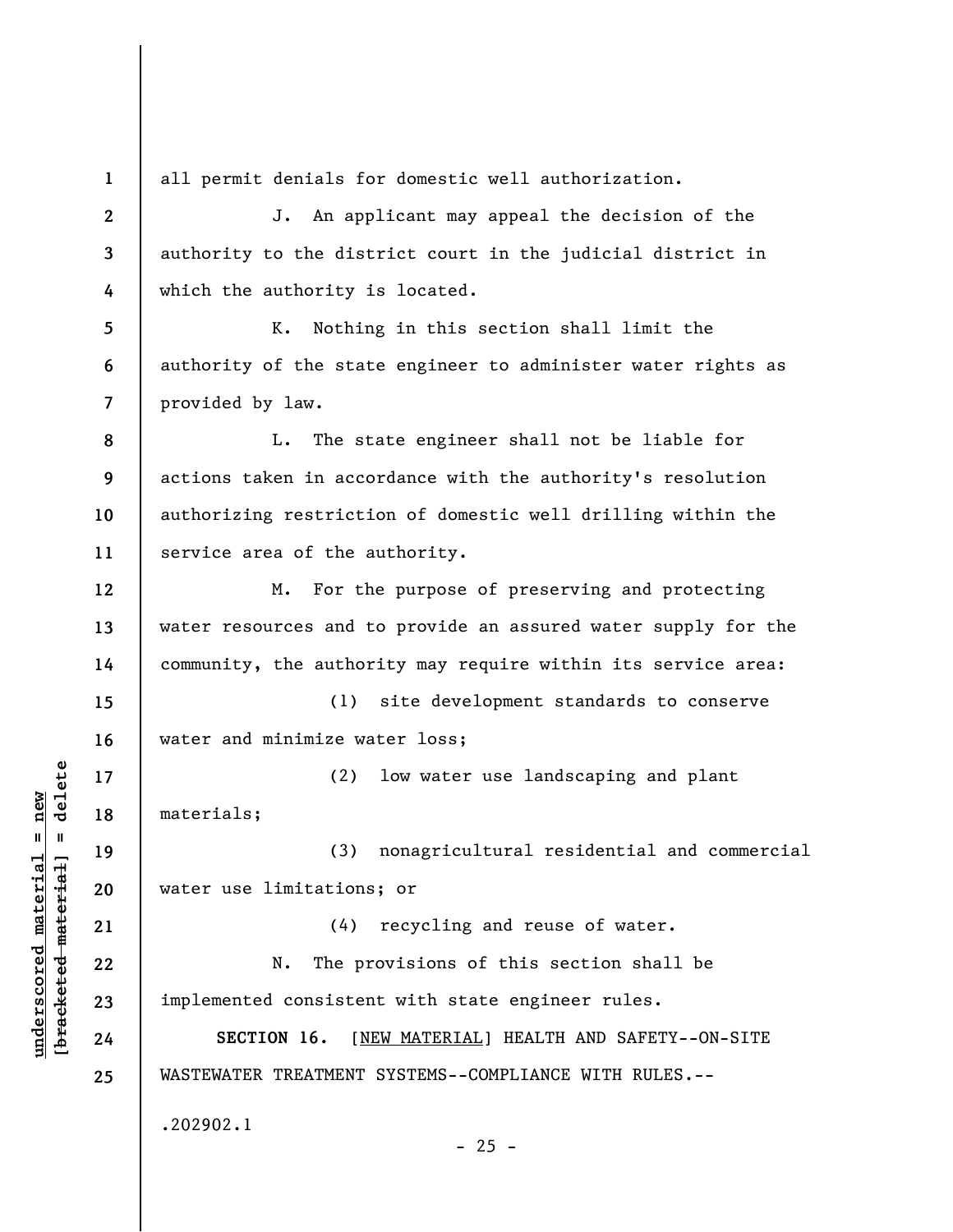A. For health and sanitary purposes, the board has the power to compel the owners of inhabited property within the service area of the authority to connect their property with the water or wastewater system of the authority. Upon failure to connect within ninety days after written notice by the board, the board may cause the connection to be made and a lien to be filed against the property for the expense incurred in making the connection; provided, however, that no owner shall be compelled to connect the owner's property with such system unless a service line is brought by the authority to a point within four hundred feet of the nearest lot line.

B. For health and sanitary purposes, the board has the power to compel compliance with its rules and standards that are no less stringent than those adopted by the department of environment relating to design, installation, maintenance, repair and removal of on-site wastewater treatment systems.

**SECTION 17.** [NEW MATERIAL] LIENS AND FORECLOSURE.--

A. All rates, tolls or charges constitute a perpetual lien on and against the property served, and any such lien may be foreclosed in the same manner as provided by law for the foreclosure of real estate mortgages and shall not be subject to any limitations period, statutory or otherwise. The authority shall enforce liens on property as provided in this section.

B. If the authority places a lien on property for .202902.1

 $- 26 -$ 

**1** 

**2** 

**3** 

**4** 

**5** 

**6** 

**7** 

**8** 

**9** 

**10** 

**11** 

**12** 

**13** 

**14** 

**15** 

**16** 

**17** 

**18** 

**19** 

**20** 

**21** 

**22** 

**23** 

**24**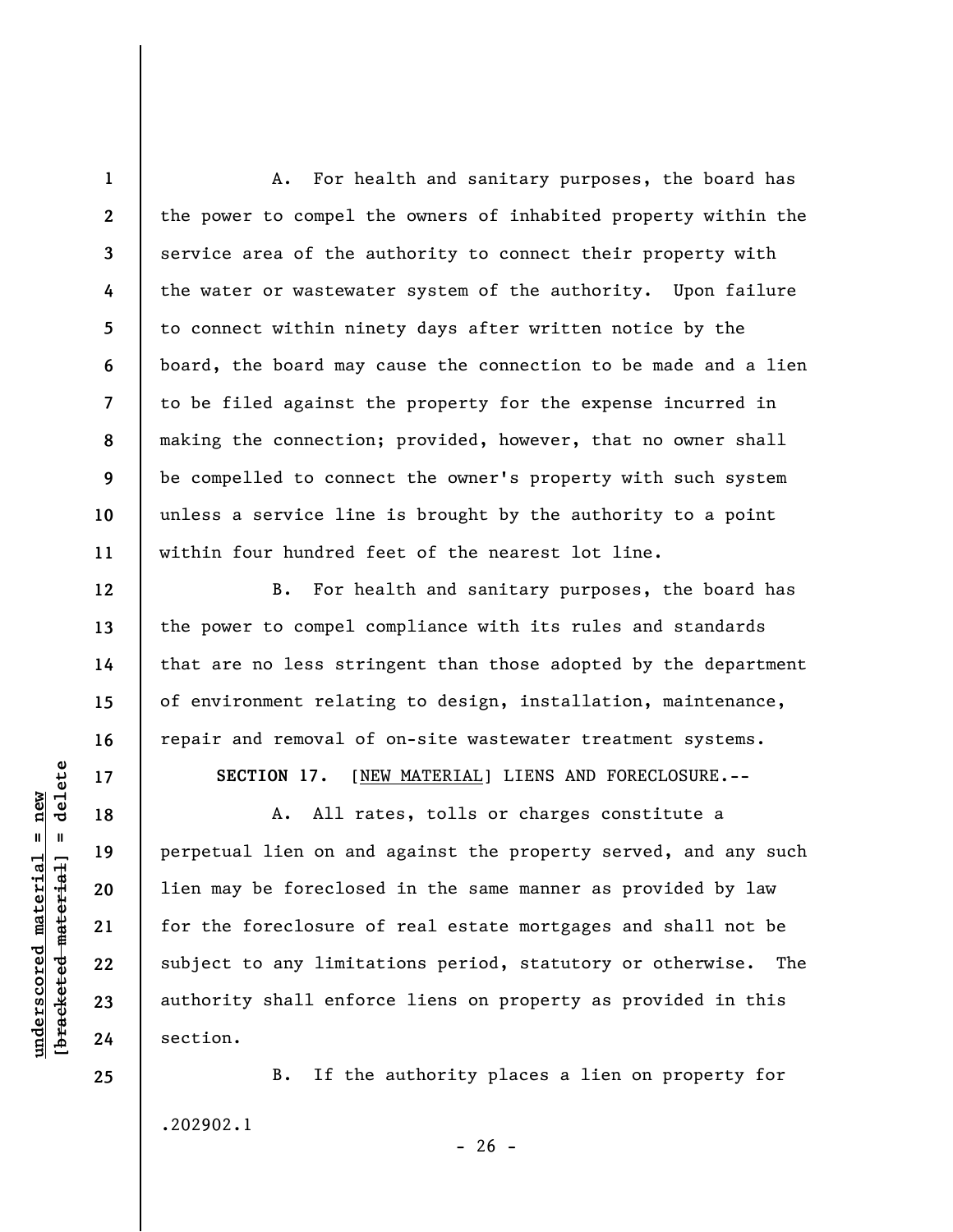**1 2 3 4 5 6 7 8 9 10 11 12 13 14 15 16 17 18 19 20 21 22 23 24 25**  nonpayment of money owed, the authority shall file in the office of the county clerk in the county in which the land is situated a notice of lien that shall include: (1) identification of the outstanding debt to the authority; (2) the fact that a lien is established; (3) the general purpose of the lien; (4) the name of the owner of the property against which the lien is established as determined from the records of the county assessor; (5) a description of the property against which the lien is established; (6) the amount of the lien; and (7) if the lien is for more than one period of time, the date for which the lien is established. C. A lien for multiple charges or assessments on a property owner may be included in the same notice of lien, and it shall not be necessary to file separate liens against the separate properties. The lien shall be attested in the name of the authority. The principal amount of any lien imposed for a charge or assessment shall bear interest at the rate of twelve percent per year from the date of filing the notice of lien unless otherwise provided by law. D. After the filing of the notice of lien in the office of the county clerk of the county in which the property

- 27 -

 $\frac{1}{2}$  of  $\frac{1}{2}$  and  $\frac{1}{2}$  and  $\frac{1}{2}$  and  $\frac{1}{2}$  and  $\frac{1}{2}$  and  $\frac{1}{2}$  and  $\frac{1}{2}$  and  $\frac{1}{2}$  and  $\frac{1}{2}$  and  $\frac{1}{2}$  and  $\frac{1}{2}$  and  $\frac{1}{2}$  and  $\frac{1}{2}$  and  $\frac{1}{2}$  and  $\frac{1}{2}$  an **[bracketed material] = delete**  $underscored material = new$ **underscored material = new**

.202902.1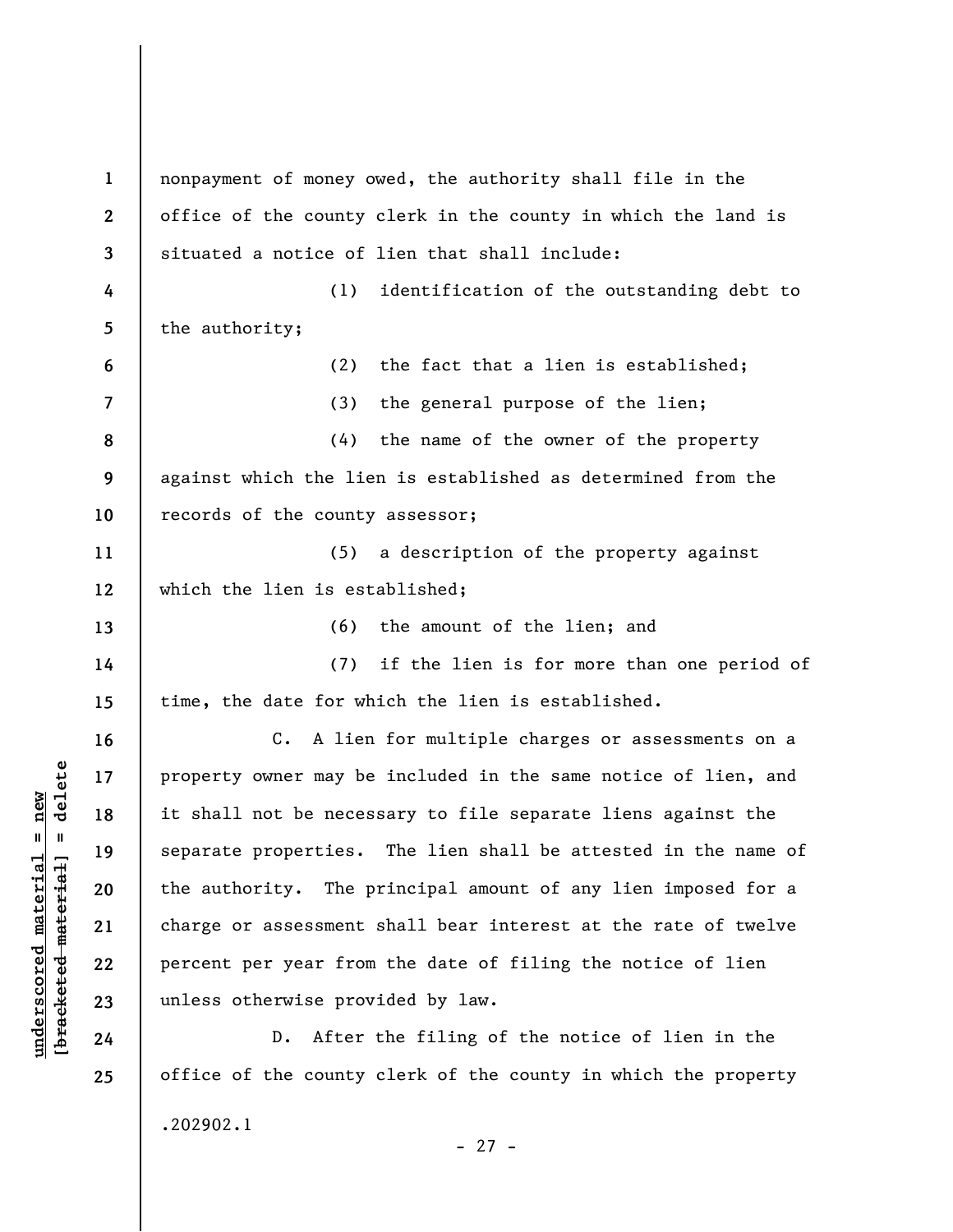**1 2 3 4 5 6 7 8 9**  is situated, the authority shall have a lien upon the property described in the notice of lien. The filing of the notice of lien shall be notice to all the world of the existence of the lien and of the contents of the notice of lien. The lien shall not affect the title or rights to or in any real estate of any purchaser, mortgagee in good faith or judgment lien creditor without knowledge of the existence of such lien, unless the notice of lien is filed in accordance with this section in the office of the county clerk.

**10 11 12 13**  E. All authority liens shall be first and prior liens on the property subject only to the lien of general state and county taxes. The authority may release a lien against any specific property by:

(1) entering and signing a receipt of payment upon the notice of lien filed in the office of the county clerk; or

(2) issuing a separate receipt that recites that payment of the lien with any accrued interest and penalty has been made.

F. The authority may, in a single suit, foreclose the liens against all persons named in the notice of liens or against the property if the owners are unknown. The complaint filed by the authority in the applicable judicial district court shall:

(1) expressly name each defendant, if known; .202902.1

 $\frac{1}{2}$  of  $\frac{1}{2}$  and  $\frac{1}{2}$  and  $\frac{1}{2}$  and  $\frac{1}{2}$  and  $\frac{1}{2}$  and  $\frac{1}{2}$  and  $\frac{1}{2}$  and  $\frac{1}{2}$  and  $\frac{1}{2}$  and  $\frac{1}{2}$  and  $\frac{1}{2}$  and  $\frac{1}{2}$  and  $\frac{1}{2}$  and  $\frac{1}{2}$  and  $\frac{1}{2}$  an **[bracketed material] = delete**  $underscored material = new$ **underscored material = new**

**14** 

**15** 

**16** 

**17** 

**18** 

**19** 

**20** 

**21** 

**22** 

**23** 

**24**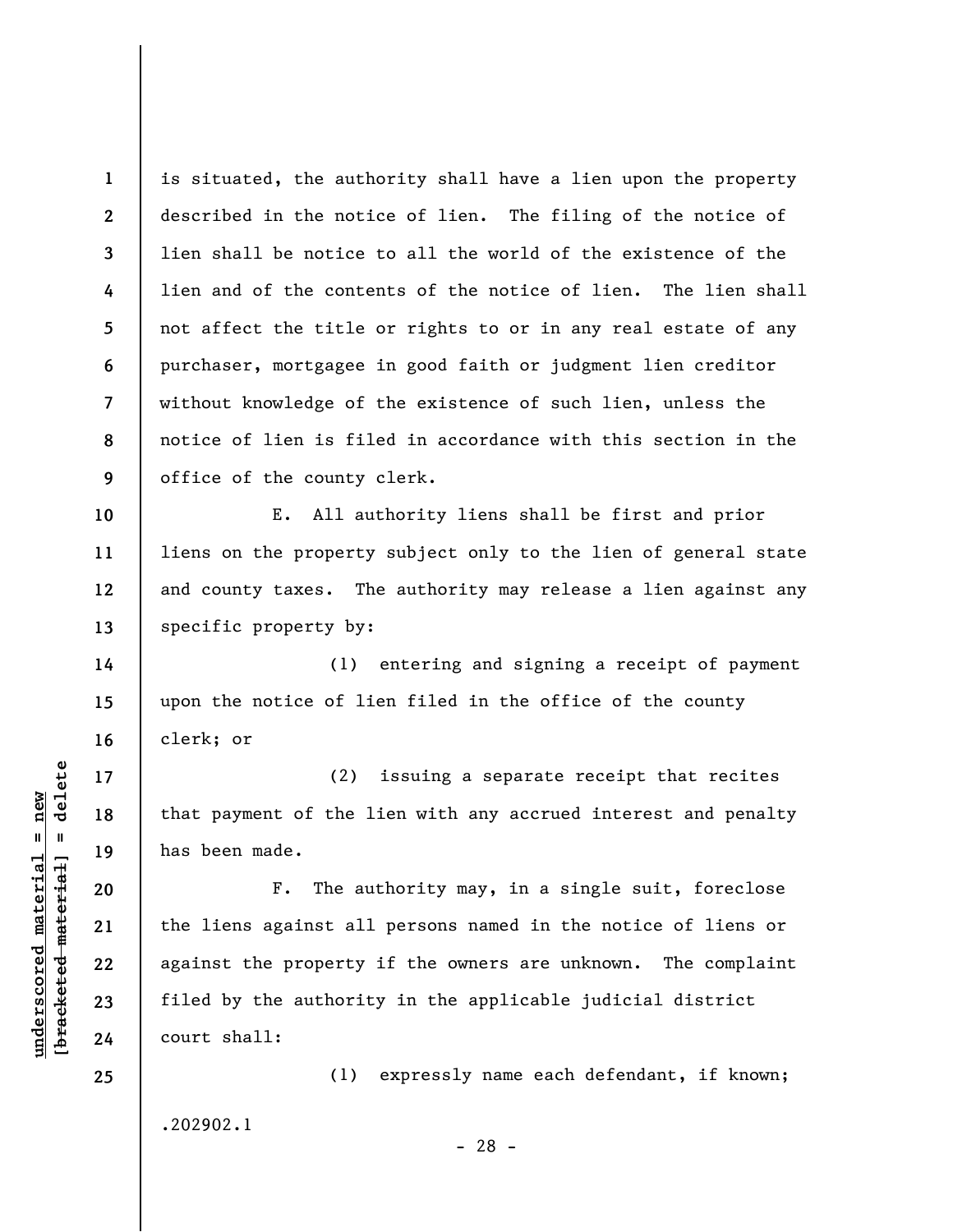**1 2**  (2) describe the property against which the lien is established; and

(3) set forth the amount of the lien. G. The judgment or decree rendered in the cause shall be against the named defendants and against the several properties for the amounts decreed to be due by each.

H. A lien against real estate may be foreclosed in the same manner that mortgages or other liens against real estate are foreclosed with like rights of redemption. At the trial of a case foreclosing a lien, the recitals of the lien or other evidence of indebtedness shall be received in evidence as prima facie true. In the foreclosure of a lien created by the authority, reasonable attorney fees may be taxed by the court as part of the costs in favor of the prevailing party.

I. The authority shall prepare and sign a notice of foreclosure, which shall also bear the signature and mailing address of an attorney representing the authority. The proceeds of the sale of the property by the authority pursuant to a foreclosure sale on a lien shall be applied as follows:

(1) first, to the payment of costs in giving notice of the sale and of conducting the sale;

(2) second, to the indebtedness claimed under the lien for general state, county and ad valorem taxes;

(3) third, to the indebtedness claimed under the lien of the authority;

.202902.1

 $\frac{1}{2}$  intereted material = delete **[bracketed material] = delete**  $underscored material = new$ **underscored material = new**

**3** 

**4** 

**5** 

**6** 

**7** 

**8** 

**9** 

**10** 

**11** 

**12** 

**13** 

**14** 

**15** 

**16** 

**17** 

**18** 

**19** 

**20** 

**21** 

**22** 

**23** 

**24** 

**25** 

- 29 -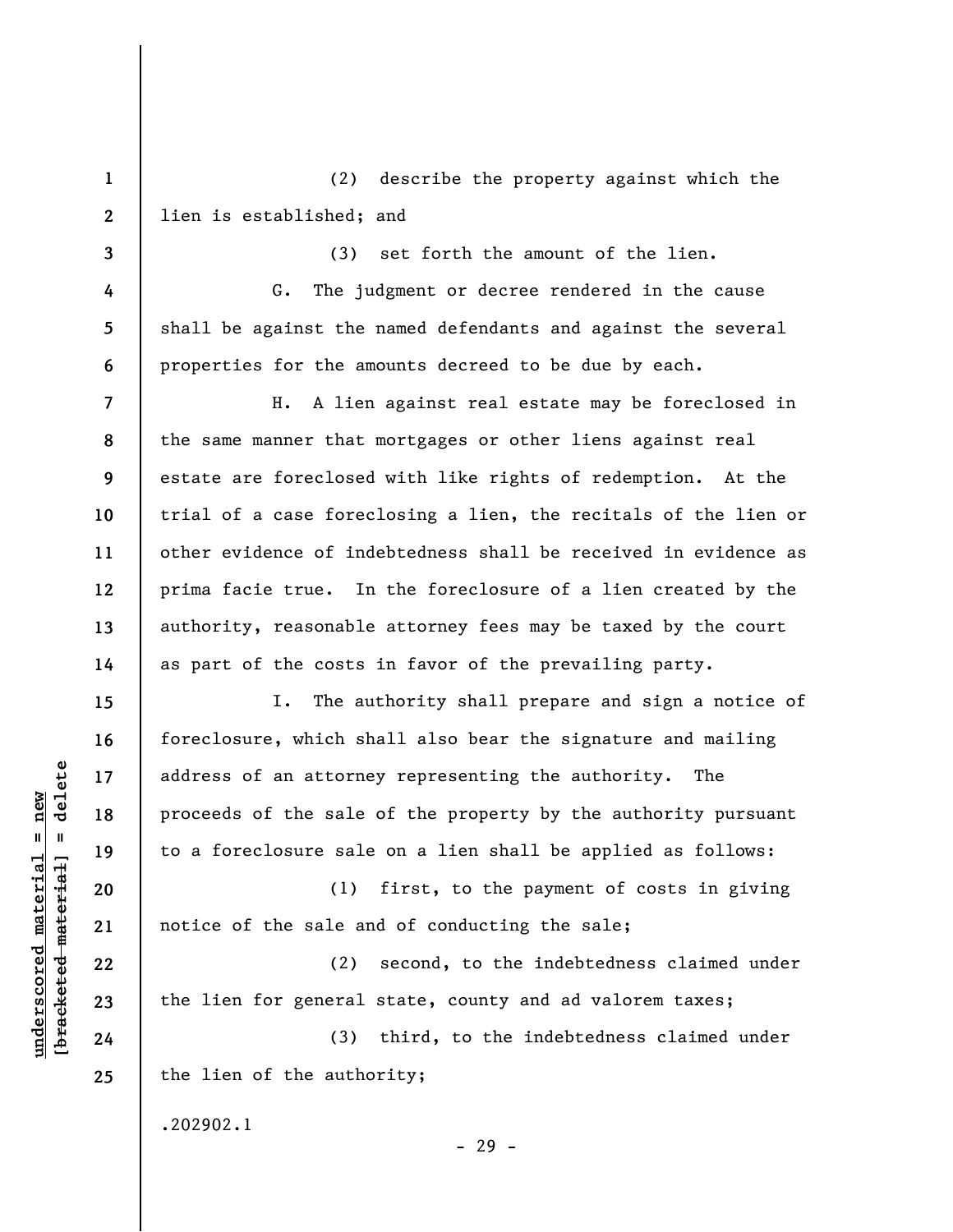**1 2 3 4 5 6 7 8 9 10 11 12 13 14 15 16 17 18 19 20 21 22 23 24 25**  (4) fourth, to all other special assessments having a lien on the property; and (5) fifth, after all such costs, liens, assessments and taxes are paid, to the former owner, mortgage holder or other parties having an interest in the tract or parcel, upon such person providing satisfactory proof to the court of such interest and upon approval of the court. **SECTION 18.** [NEW MATERIAL] ANNUAL REPORT.-- A. The authority shall file with the secretary of state, within the time prescribed by the Regional Water Utility Authority Act, an annual report setting forth: (1) the name of the authority and the laws under which it is incorporated; (2) the address of the registered office of the authority and the name and address of its registered agent; (3) a brief statement of the character of the affairs that the authority is actually conducting; and (4) the names and respective addresses of the directors and officers of the authority. B. The report shall be signed and sworn to by any two of its directors or officers. If the authority is in the hands of a receiver or trustee, the report shall be executed on behalf of the authority by the receiver or trustee. A copy of the report shall be maintained at the authority's principal place of business as contained in the report and shall be made .202902.1

 $\frac{1}{2}$  of  $\frac{1}{2}$  and  $\frac{1}{2}$  and  $\frac{1}{2}$  and  $\frac{1}{2}$  and  $\frac{1}{2}$  and  $\frac{1}{2}$  and  $\frac{1}{2}$  and  $\frac{1}{2}$  and  $\frac{1}{2}$  and  $\frac{1}{2}$  and  $\frac{1}{2}$  and  $\frac{1}{2}$  and  $\frac{1}{2}$  and  $\frac{1}{2}$  and  $\frac{1}{2}$  an **[bracketed material] = delete**  $underscored material = new$ **underscored material = new**

 $-30 -$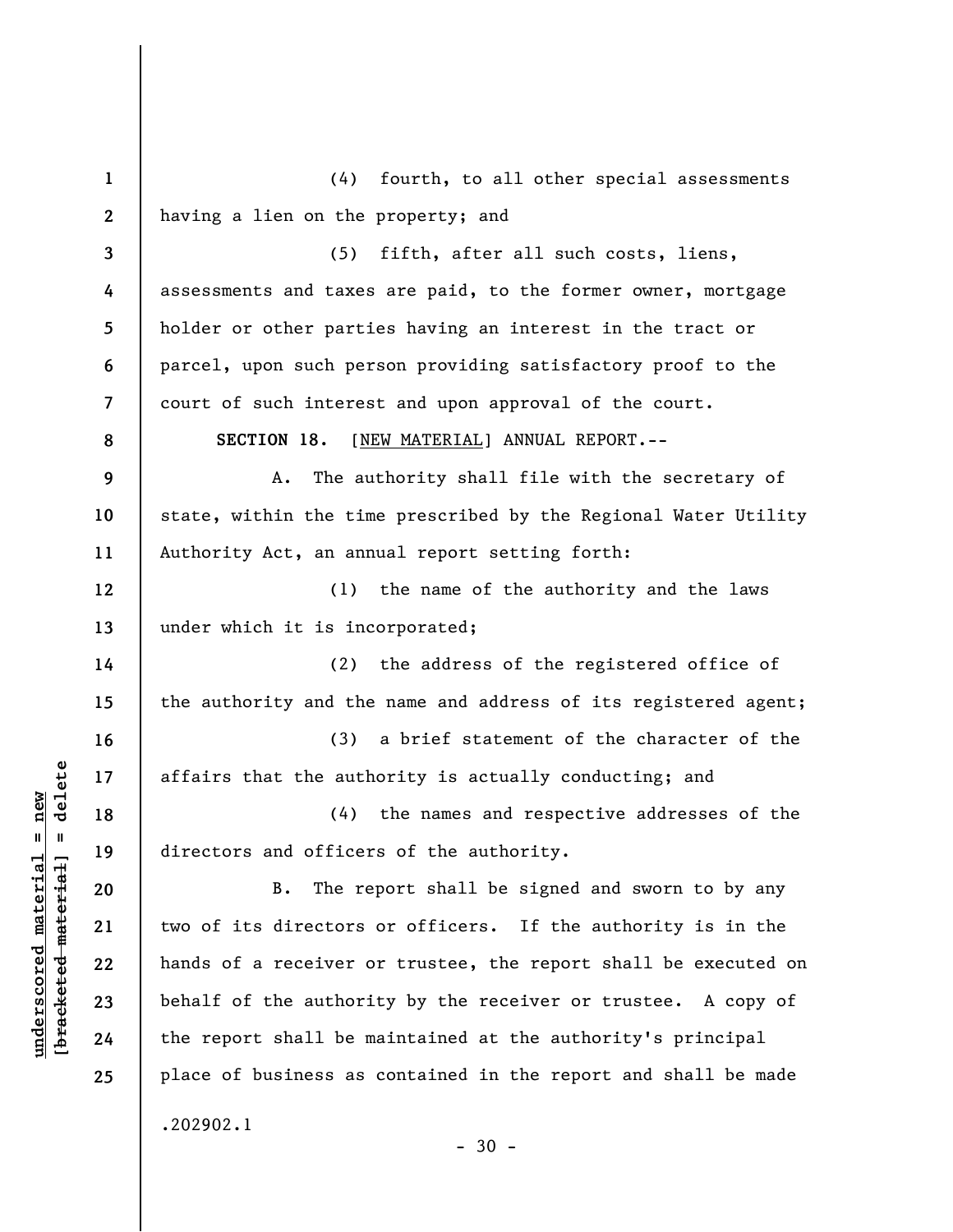**1 2**  available to the general public for inspection during regular business hours.

**SECTION 19.** [NEW MATERIAL] FILING OF ANNUAL REPORT-- INITIAL REPORT--SUPPLEMENTAL REPORT--EXTENSION OF TIME.--

**5 6 7 8 9 10 11**  A. The annual report of an authority shall be delivered to the secretary of state on or before the fifteenth day of the fifth month following the end of its taxable year, except that the first annual report of an authority shall be filed within thirty days of the date on which its certificate of incorporation or its certificate of authority was issued by the secretary of state.

B. A supplemental report shall be filed with the secretary of state within thirty days if, after the filing of the annual report, a change is made in:

(1) the name of the authority;

(2) the mailing address, street address or the geographical location of the authority's registered office and the name or address of the registered agent upon whom process against the authority may be served;

(3) the name or address of any of the directors or officers of the authority or the date when the term of office of each expires; or

(4) the authority's principal place of business within the state.

C. Proof to the satisfaction of the secretary of .202902.1

 $\frac{1}{2}$  intereted material = delete **[bracketed material] = delete**  $underscored material = new$ **underscored material = new**

**3** 

**4** 

**12** 

**13** 

**14** 

**15** 

**16** 

**17** 

**18** 

**19** 

**20** 

**21** 

**22** 

**23** 

**24** 

**25** 

 $-31 -$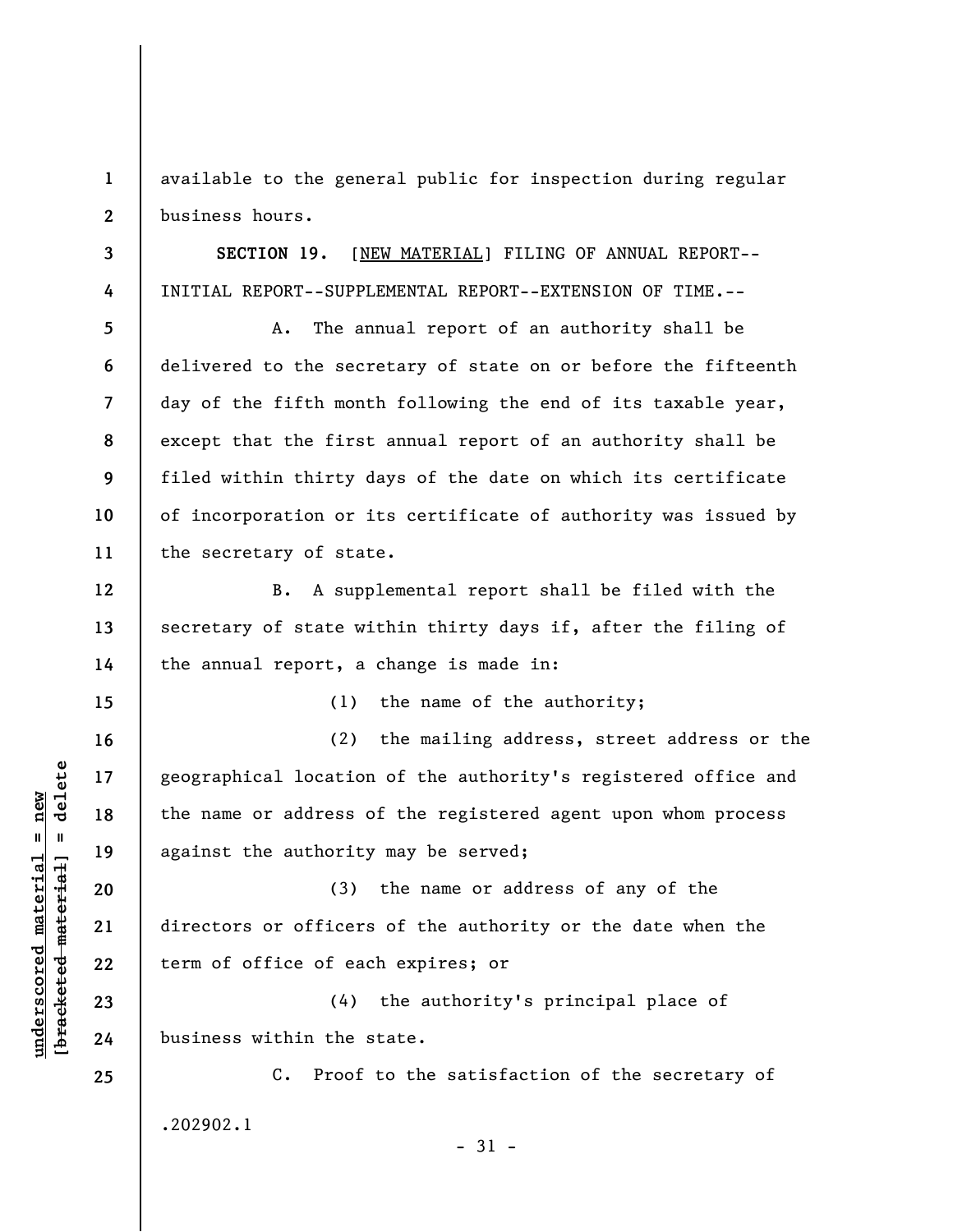**1 2** 

**3** 

**4** 

**5** 

**6** 

**7** 

**8** 

**9** 

**10** 

**11** 

**12** 

**13** 

**14** 

**15** 

**16** 

**17** 

**18** 

**19** 

**20** 

**21** 

**22** 

**23** 

**24** 

**25** 

state that prior to the due date of any report required by Subsection A or B of this section, the report was:

(1) deposited in the United States mail in a sealed envelope, properly addressed, with postage prepaid; or

(2) sent electronically from an authority computer.

D. If the secretary of state finds that the report conforms to the requirements, the secretary of state shall file it. If the secretary of state finds that it does not conform to the requirements, the secretary of state shall promptly return the report to the authority for any necessary corrections, in which event the penalties prescribed for failure to file the report within the time provided shall not apply, if the report is corrected to conform to the requirements and returned to the secretary of state within thirty days from the date on which it was mailed to the authority by the secretary of state.

E. Upon application by the authority and for good cause shown, the secretary of state may extend, for no more than a total of twelve months, the date on which a required report must be filed or the date on which the payment of any fee is required, but no extension shall prevent the accrual of interest as otherwise provided by law.

F. Nothing in this section prevents the collection of a fee or penalty due upon the failure of any authority to .202902.1 - 32 -

 $b$ racketed material] = delete **[bracketed material] = delete**  $underscored material = new$ **underscored material = new**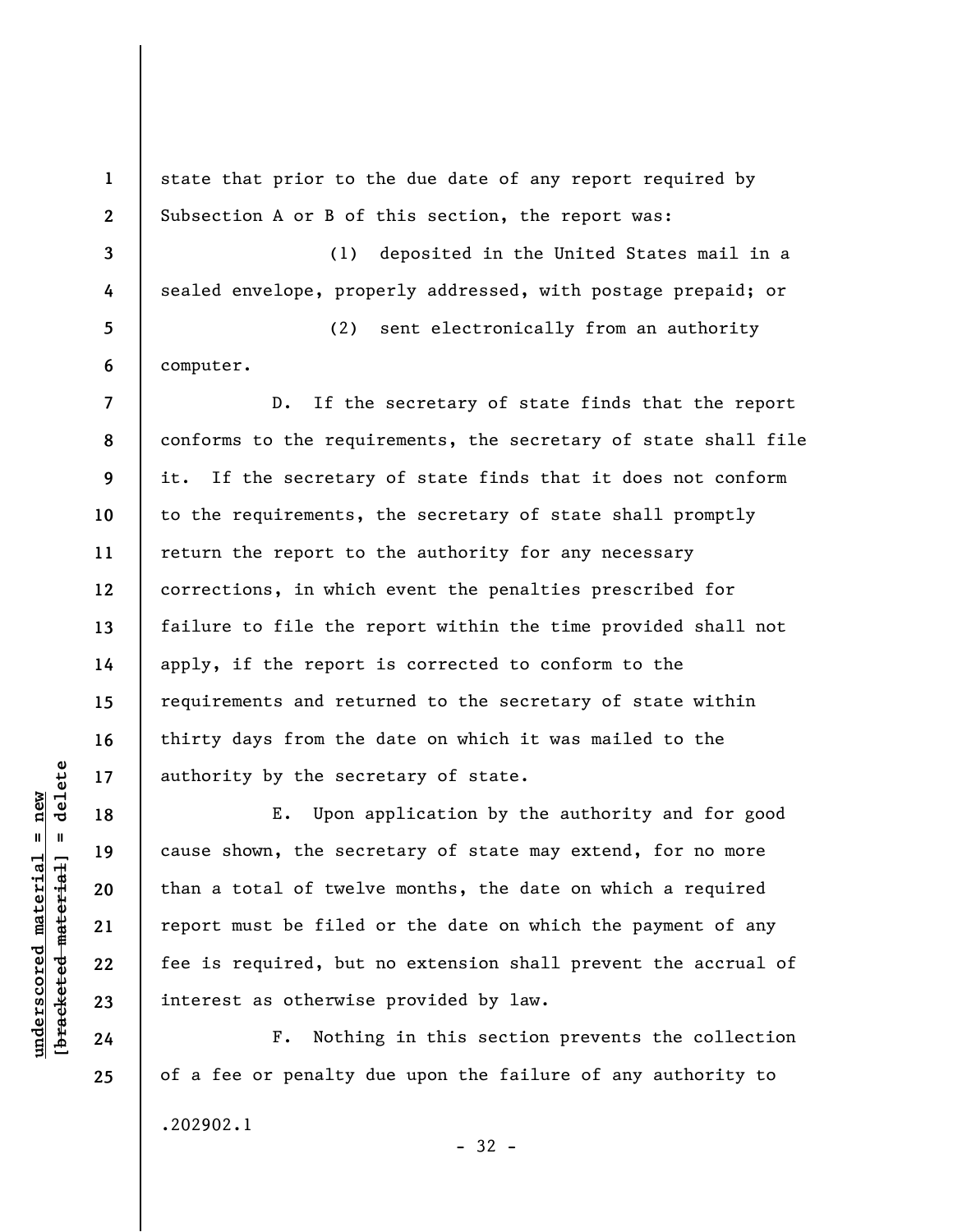**1**  submit the required report.

**2 3 4 5 6 7 8 9 10 11 12 13 14 15 16 17 18 19 20 21 22 23 24 25**  G. No annual or supplemental report required to be filed pursuant to this section shall be deemed to have been filed if the fees accompanying the report have been paid and the payment was not honored. **SECTION 20.** [NEW MATERIAL] OVERSIGHT BY STATE AGENCIES.-- A. In addition to all statutory requirements of the state, an authority shall be specifically subject to the applicable rules of the department of environment, the state engineer and the department of finance and administration. B. Every authority is subject to the provisions of the: (1) Open Meetings Act; (2) Inspection of Public Records Act; (3) Audit Act; (4) Procurement Code; (5) Governmental Conduct Act; and (6) other applicable state laws. **SECTION 21.** [NEW MATERIAL] REVENUE BONDS--AUTHORITY TO ISSUE--PLEDGE OF REVENUES--LIMITATION ON TIME OF ISSUANCE.-- A. Revenue bonds may be issued by the authority for acquiring real and personal property needed for an authority project, including the purchase of water rights; planning, designing, constructing, extending, enlarging, bettering, repairing or otherwise improving a water or wastewater project; .202902.1 - 33 -

 $\frac{1}{2}$  of  $\frac{1}{2}$  and  $\frac{1}{2}$  and  $\frac{1}{2}$  and  $\frac{1}{2}$  and  $\frac{1}{2}$  and  $\frac{1}{2}$  and  $\frac{1}{2}$  and  $\frac{1}{2}$  and  $\frac{1}{2}$  and  $\frac{1}{2}$  and  $\frac{1}{2}$  and  $\frac{1}{2}$  and  $\frac{1}{2}$  and  $\frac{1}{2}$  and  $\frac{1}{2}$  an **[bracketed material] = delete**  $underscored material = new$ **underscored material = new**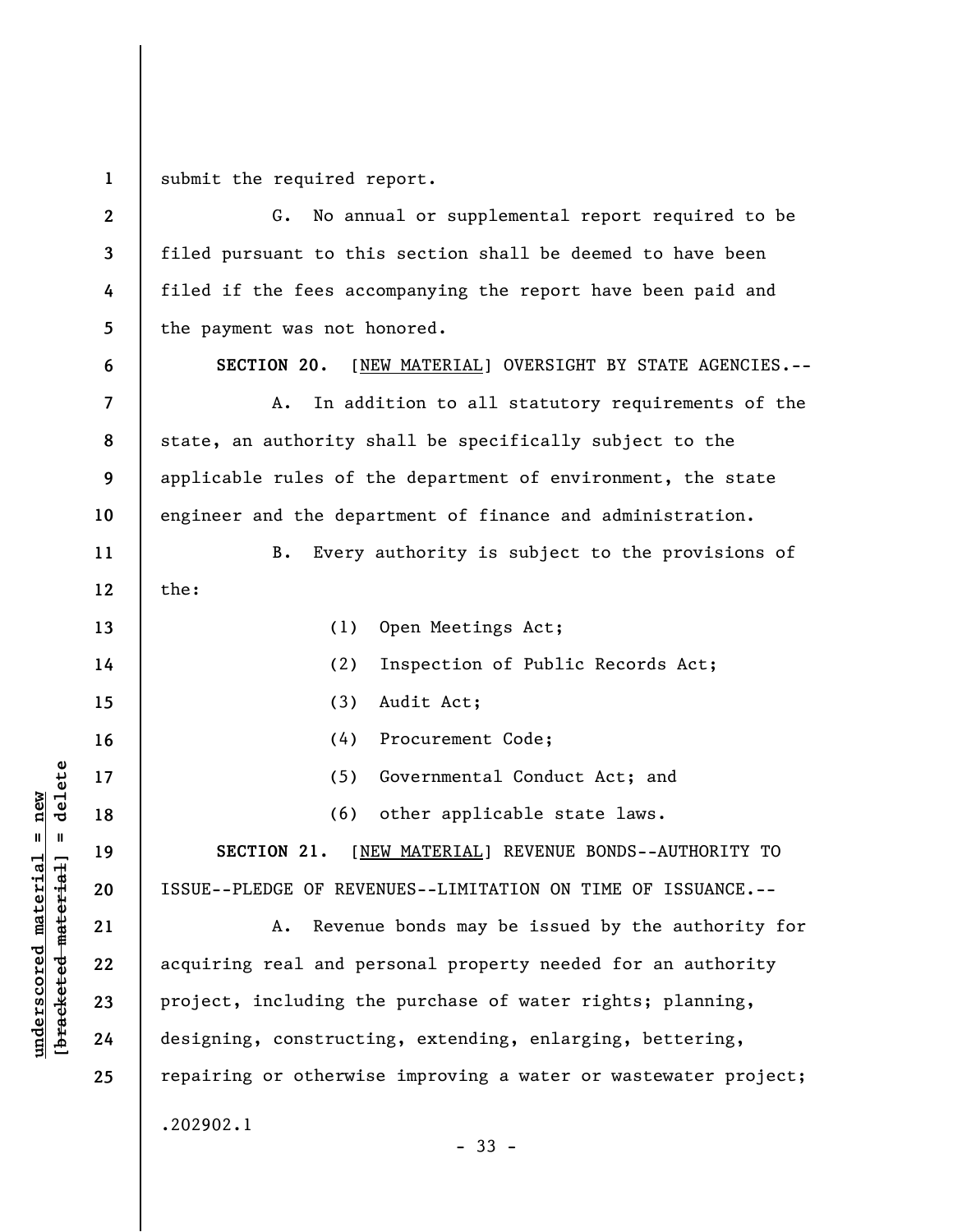or for any combination of those purposes. The authority may pledge irrevocably any or all of the net revenues from the operation of the water or wastewater system for payment of the interest on and principal of the revenue bonds.

B. Except for the purpose of refunding previous revenue bond issues, the authority shall not sell revenue bonds payable from pledged revenues after the expiration of two years from the date of the resolution authorizing the issuance of the bonds. However, any period of time during which a particular revenue bond issue is in litigation shall not be counted in determining the expiration date of that issue.

C. The authority shall not impair the rights of any holders of bonds or other obligations payable from the net revenues of the water or wastewater system previously issued or incurred by the authority or its member entities.

D. If required by the terms, covenants and provisions of revenue bonds or other obligations previously issued by the authority or its member entities, all additional bonds or other obligations issued or incurred by the authority pursuant to the Regional Water Utility Authority Act shall contain any required terms, covenants or provisions required to avoid impairment of the previously issued or incurred bonds or other obligations.

**SECTION 22.** [NEW MATERIAL] REVENUE BONDS--TERMS.--Revenue bonds:

.202902.1

 $-34 -$ 

 $\frac{1}{2}$  intereted material = delete **[bracketed material] = delete**  $underscored material = new$ **underscored material = new**

**1** 

**2** 

**3** 

**4** 

**5** 

**6** 

**7** 

**8** 

**9** 

**10** 

**11** 

**12** 

**13** 

**14** 

**15** 

**16** 

**17** 

**18** 

**19** 

**20** 

**21** 

**22** 

**23** 

**24**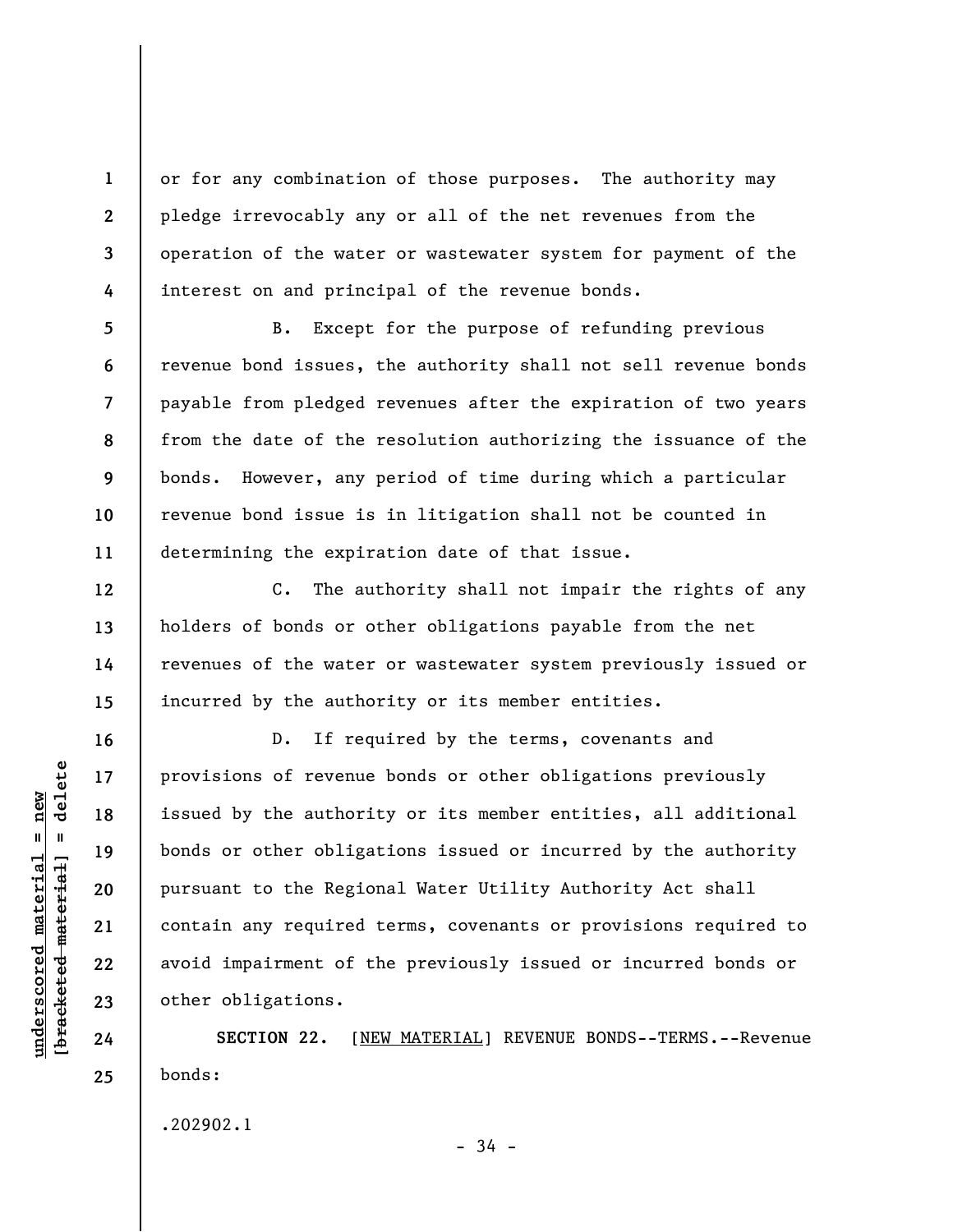A. may have interest, appreciated principal value or any part of interest and appreciated principal value payable at intervals or at maturity as may be determined by the authority;

**5 6 7 8**  B. may be subject to prior redemption at the authority's option at such time or times and upon such terms and conditions with or without the payment of such premium or premiums as may be determined by the authority;

**9 10**  C. may mature at any time or times not exceeding forty years after the date of issuance;

D. may be serial in form and maturity or may consist of one bond payable at one time or in installments or may be in such other form as may be determined by the authority;

E. shall be sold for cash, at above or below par and at a price that results in a net effective interest rate that does not exceed the maximum permitted by the Public Securities Act; and

F. may be sold at public or negotiated sale. **SECTION 23.** [NEW MATERIAL] EXEMPTION FROM TAXATION.--The bonds authorized by the Regional Water Utility Authority Act and the income from the bonds shall be exempt from all taxation by the state or any political subdivision of the state.

**SECTION 24.** [NEW MATERIAL] RESOLUTION AUTHORIZING REVENUE BONDS.--

 $-35 -$ 

.202902.1

 $\frac{1}{2}$  intereted material = delete **[bracketed material] = delete**  $underscored material = new$ **underscored material = new**

**1** 

**2** 

**3** 

**4** 

**11** 

**12** 

**13** 

**14** 

**15** 

**16** 

**17** 

**18** 

**19** 

**20** 

**21** 

**22** 

**23** 

**24**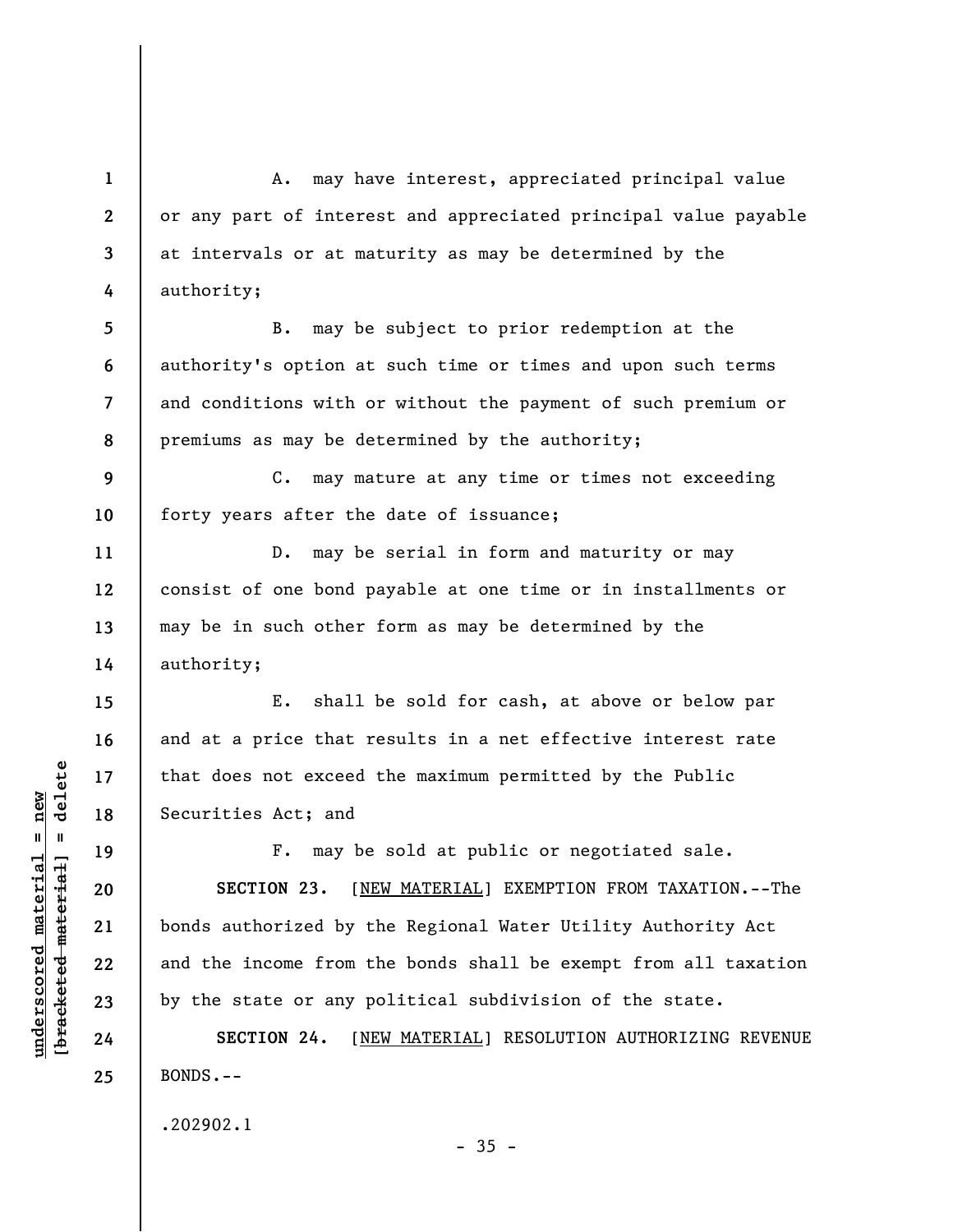| $\mathbf{1}$ | A. At a regular or special meeting called for the               |
|--------------|-----------------------------------------------------------------|
| $\mathbf{2}$ | purpose of issuing revenue bonds, the authority may adopt a     |
| 3            | resolution that:                                                |
| 4            | declares the necessity for issuing revenue<br>(1)               |
| 5            | bonds; and                                                      |
| 6            | (2)<br>authorizes the issuance of revenue bonds                 |
| 7            | by an affirmative vote of two-thirds of all directors.          |
| 8            | Revenue bonds and the resolution authorizing<br>В.              |
| 9            | their issuance shall be subject to approval by the state board  |
| 10           | of finance.                                                     |
| 11           | SECTION 25.<br>[NEW MATERIAL] REVENUE BONDS NOT GENERAL         |
| 12           | OBLIGATIONS--AUTHENTICATION.--                                  |
| 13           | Revenue bonds or refunding revenue bonds issued<br>Α.           |
| 14           | as authorized in the Regional Water Utility Authority Act are:  |
| 15           | not general obligations of the state or a<br>(1)                |
| 16           | political subdivision of the state; and                         |
| 17           | collectible only from the pledged revenue<br>(2)                |
| 18           | of the services provided by the authority, and each bond shall  |
| 19           | state that it is payable solely from the pledged revenue of the |
| 20           | services provided by the authority and that the bondholders may |
| 21           | not look to any other fund of the state or political            |
| 22           | subdivision of the state for the payment of the interest and    |
| 23           | principal of the bond.                                          |
| 24           | The bonds shall be executed by the chair of the<br><b>B.</b>    |
| 25           | board and may be authenticated by the secretary of the board or |
|              | .202902.1                                                       |

**underscored material = new [bracketed material] = delete**

 $[**bracket**et~~eted matcherial~~] = **delete**$  $underscored material = new$ 

- 36 -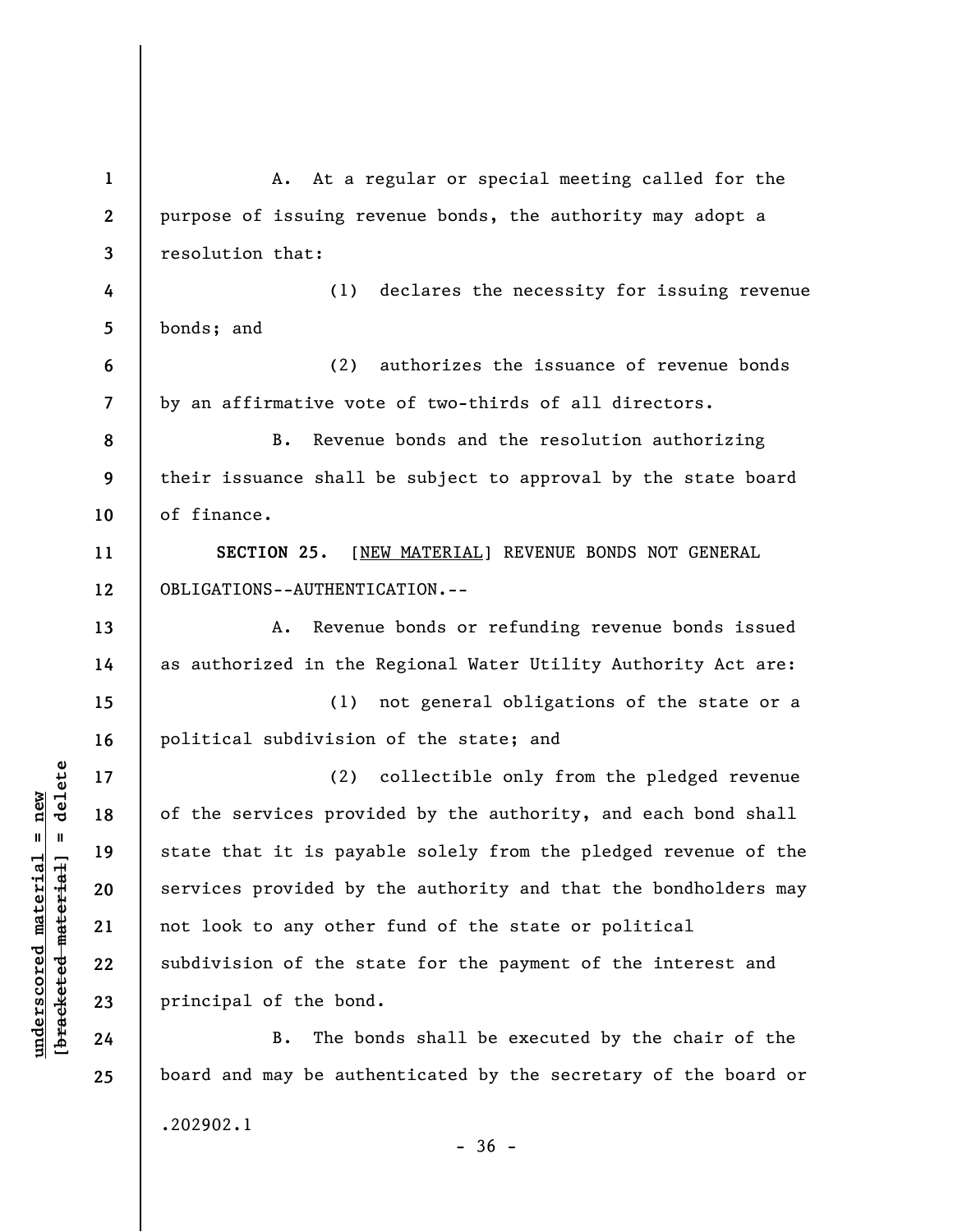any public or private transfer agent or registrar or its successor, which shall be named or otherwise designated by the board. The bonds may be executed as provided under the Uniform Facsimile Signature of Public Officials Act.

**SECTION 26.** [NEW MATERIAL] REVENUE BONDS--MANDATORY RATES FOR THE WATER OR WASTEWATER SYSTEM--MANDAMUS--IMPAIRMENT OF PAYMENT.--

**8 9 10 11 12**  A. The authority shall establish rates for water or wastewater services rendered by the authority to provide revenue sufficient to meet the following requirements, and such rates shall remain in effect until the bond issue is liquidated. Revenue shall be sufficient to:

(1) pay all reasonable expenses of operation of the water or wastewater system;

(2) pay all interest and principal on the water or wastewater system revenue bonds as they come due; and

(3) provide a sinking fund adequate to discharge the revenue bonds as they mature.

B. In the event the authority fails or refuses to establish rates for the water or wastewater system as required in this section, any bondholder may apply to the district court for a mandatory order requiring the authority to establish rates that will provide revenues adequate to meet the requirements of this section.

C. A law that authorizes the pledge of any or all .202902.1 - 37 -

 $\frac{1}{2}$  intereted material = delete **[bracketed material] = delete**  $underscored material = new$ **underscored material = new**

**25** 

**1** 

**2** 

**3** 

**4** 

**5** 

**6** 

**7** 

**13** 

**14** 

**15** 

**16** 

**17** 

**18** 

**19** 

**20** 

**21** 

**22** 

**23**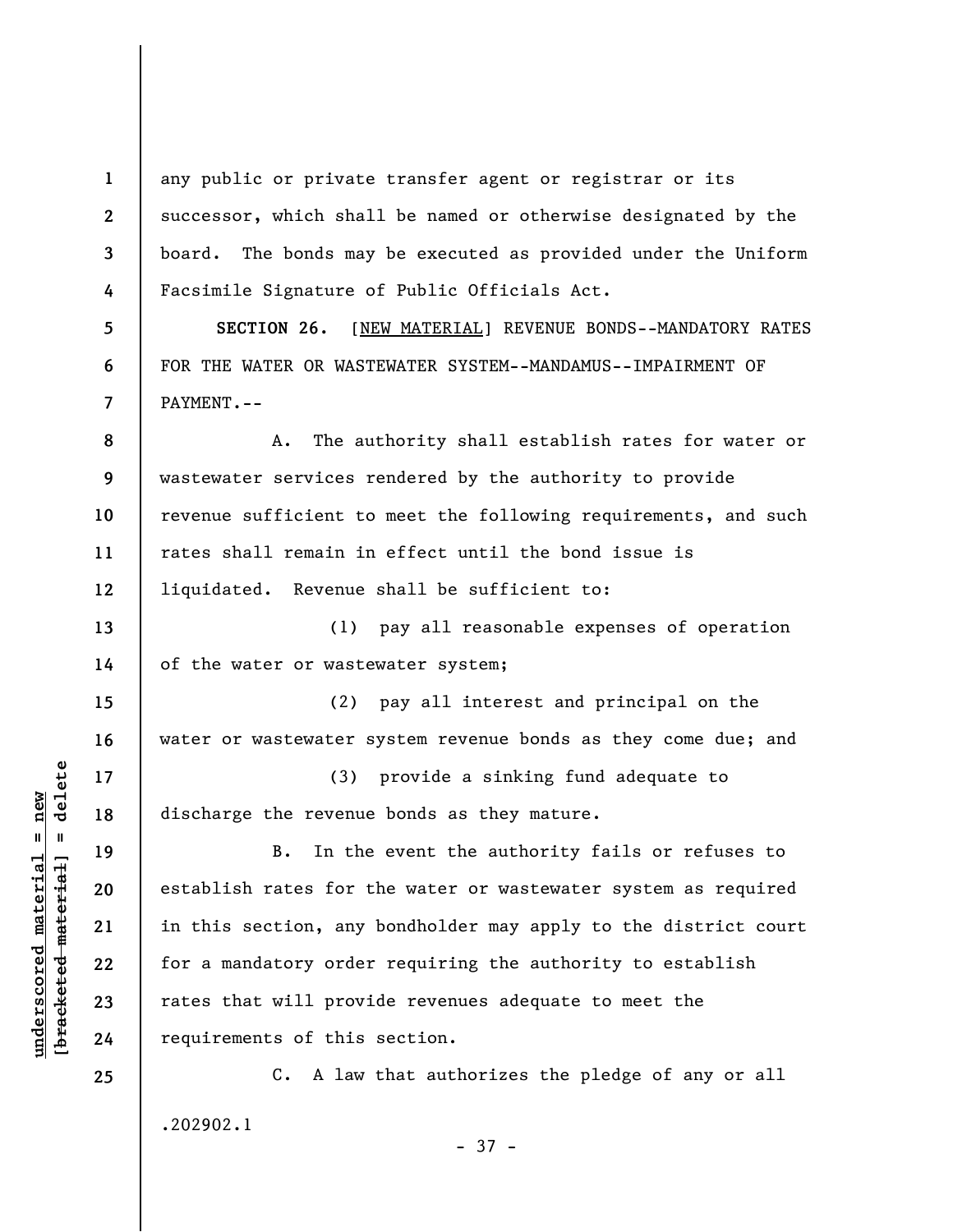**1 2 3 4 5 6 7 8 9 10**  of the pledged water or wastewater system revenue to the payment of revenue bonds issued pursuant to the Regional Water Utility Authority Act or that affects the pledged revenue of the water or wastewater system, or any law supplemental to or otherwise appertaining to that act, shall not be repealed or amended or otherwise directly or indirectly modified in such a manner as to impair adversely any such outstanding revenue bonds, unless the outstanding revenue bonds have been discharged in full or provision has been fully made for payment of the bonds.

D. As a condition or covenant in connection with the issuance of any revenue bonds authorized by the Regional Water Utility Authority Act, an authority may pledge and agree to impose rates higher than those required by the provisions of this section.

**SECTION 27.** [NEW MATERIAL] REVENUE BONDS--REFUNDING AUTHORIZATION.--

A. The authority may issue refunding revenue bonds to refinance, pay and discharge all or any part of outstanding bonds or other obligations payable from the net revenues of the water or wastewater system previously issued or incurred by the authority.

B. The authority may pledge irrevocably for the payment of interest and principal on refunding bonds the pledged revenues of the water or wastewater system.

.202902.1

 $b$ racketed material] = delete **[bracketed material] = delete**  $underscored material = new$ **underscored material = new**

**11** 

**12** 

**13** 

**14** 

**15** 

**16** 

**17** 

**18** 

**19** 

**20** 

**21** 

**22** 

**23** 

**24** 

**25** 

- 38 -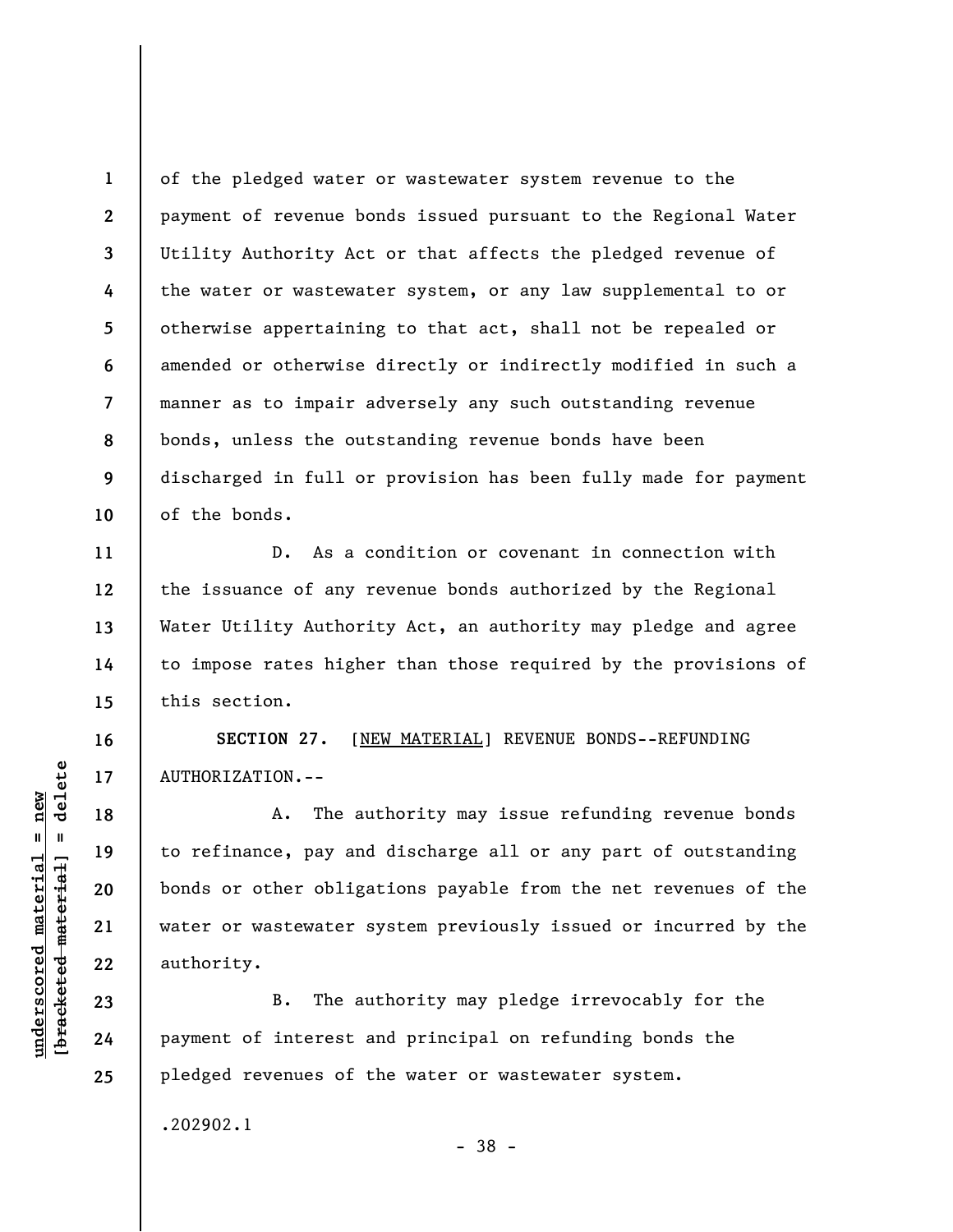C. Bonds for refunding and bonds for any purpose allowed by the Regional Water Utility Authority Act may be issued separately or issued in combination in one series or more.

**5 6 SECTION 28.** [NEW MATERIAL] REFUNDING BONDS--ESCROW-- DETAIL.--

**8**  A. Refunding bonds issued pursuant to the Regional Water Utility Authority Act shall be authorized by resolution. Any bonds that are refunded pursuant to the provisions of this section shall be paid at maturity or on any permitted prior redemption date in the amounts, at the times and places and, if called prior to maturity, in accordance with applicable notice provisions, all as provided in the proceedings authorizing the issuance of the refunded bonds or otherwise appertaining to the bonds, except for any such bond that is voluntarily surrendered for exchange or payment by the holder or owner.

B. Provision shall be made for paying the bonds refunded at the time or times provided in Subsection A of this section. The principal amount of the refunding bonds may exceed the principal amount of the refunded bonds and may also be less than or the same as the principal amount of the bonds being refunded so long as provision is duly and sufficiently made for the payment of the refunded bonds.

C. The proceeds of refunding bonds, including any accrued interest and premium appertaining to the sale of .202902.1 - 39 -

 $\frac{1}{2}$  intereted material = delete **[bracketed material] = delete**  $underscored material = new$ **underscored material = new**

**1** 

**2** 

**3** 

**4** 

**7** 

**9** 

**10** 

**11** 

**12** 

**13** 

**14** 

**15** 

**16** 

**17** 

**18** 

**19** 

**20** 

**21** 

**22** 

**23** 

**24**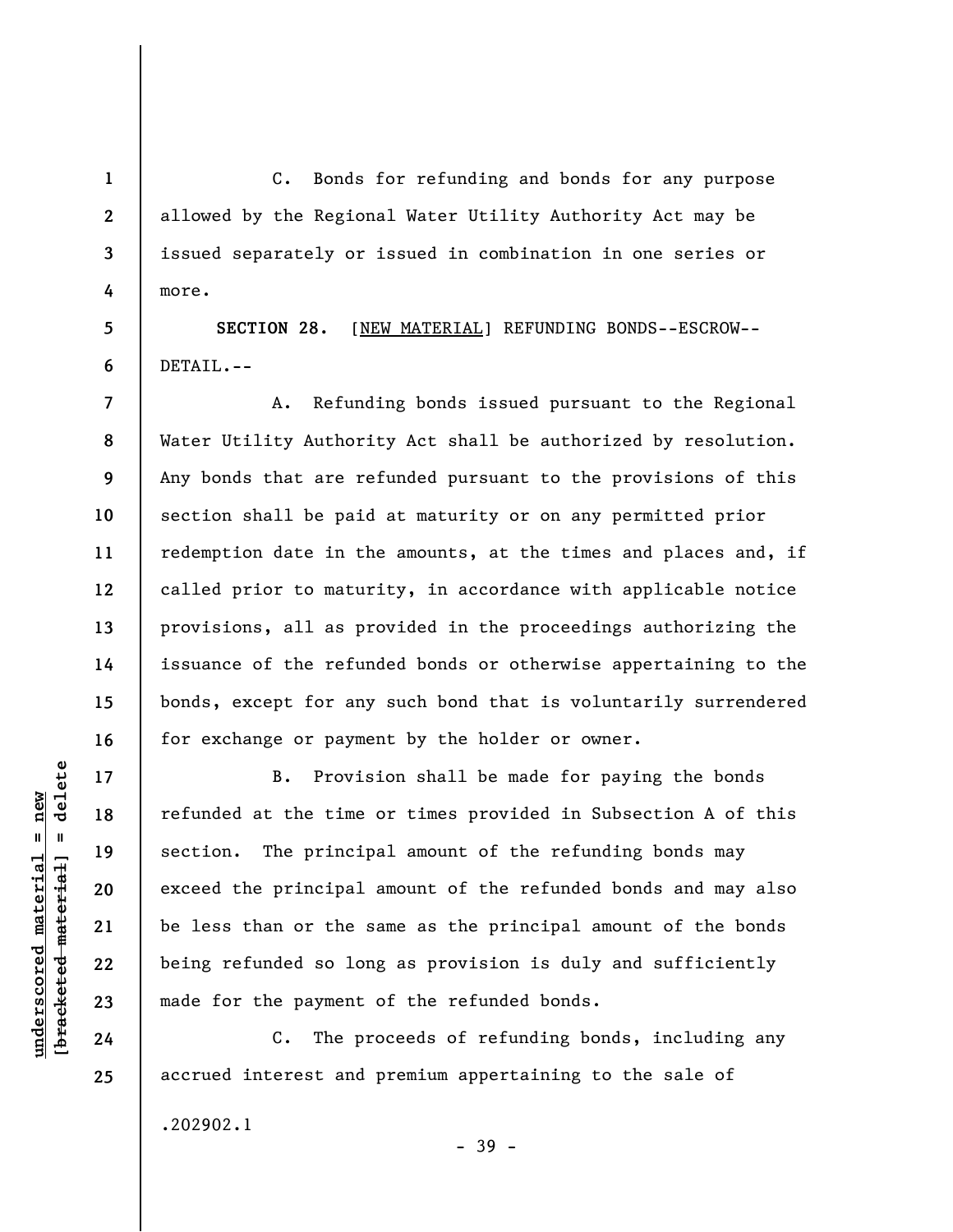refunding bonds, shall either be immediately applied to the retirement of the bonds being refunded or be placed in escrow in a commercial bank or trust company that possesses and is exercising trust powers and that is a member of the federal deposit insurance corporation, to be applied to the payment of the principal of, interest on and any prior redemption premium due in connection with the bonds being refunded; provided that such refunding bond proceeds, including any accrued interest and any premium appertaining to a sale of refunding bonds, may be applied to the establishment and maintenance of a reserve fund and to the payment of expenses incidental to the refunding and the issuance of the refunding bonds, the interest on the bonds and the principal of the bonds or both interest and principal as the authority may determine.

D. Nothing in this section requires the establishment of an escrow if the refunded bonds become due and payable within one year from the date of the refunding bonds and if the amounts necessary to retire the refunded bonds within that time are deposited with the paying agent for the refunded bonds. Such escrow shall not necessarily be limited to proceeds of refunding bonds but may include other money available for its purpose. Any proceeds in escrow pending such use may be invested or reinvested in bills, certificates of indebtedness, notes or bonds that are direct obligations of or the principal and interest of which obligations are

 $\frac{1}{2}$  of  $\frac{1}{2}$  and  $\frac{1}{2}$  and  $\frac{1}{2}$  and  $\frac{1}{2}$  and  $\frac{1}{2}$  and  $\frac{1}{2}$  and  $\frac{1}{2}$  and  $\frac{1}{2}$  and  $\frac{1}{2}$  and  $\frac{1}{2}$  and  $\frac{1}{2}$  and  $\frac{1}{2}$  and  $\frac{1}{2}$  and  $\frac{1}{2}$  and  $\frac{1}{2}$  an **[bracketed material] = delete**  $underscored material = new$ **underscored material = new**

**1** 

**2** 

**3** 

**4** 

**5** 

**6** 

**7** 

**8** 

**9** 

**10** 

**11** 

**12** 

**13** 

**14** 

**15** 

**16** 

**17** 

**18** 

**19** 

**20** 

**21** 

**22** 

**23** 

**24** 

**25** 

.202902.1

 $- 40 -$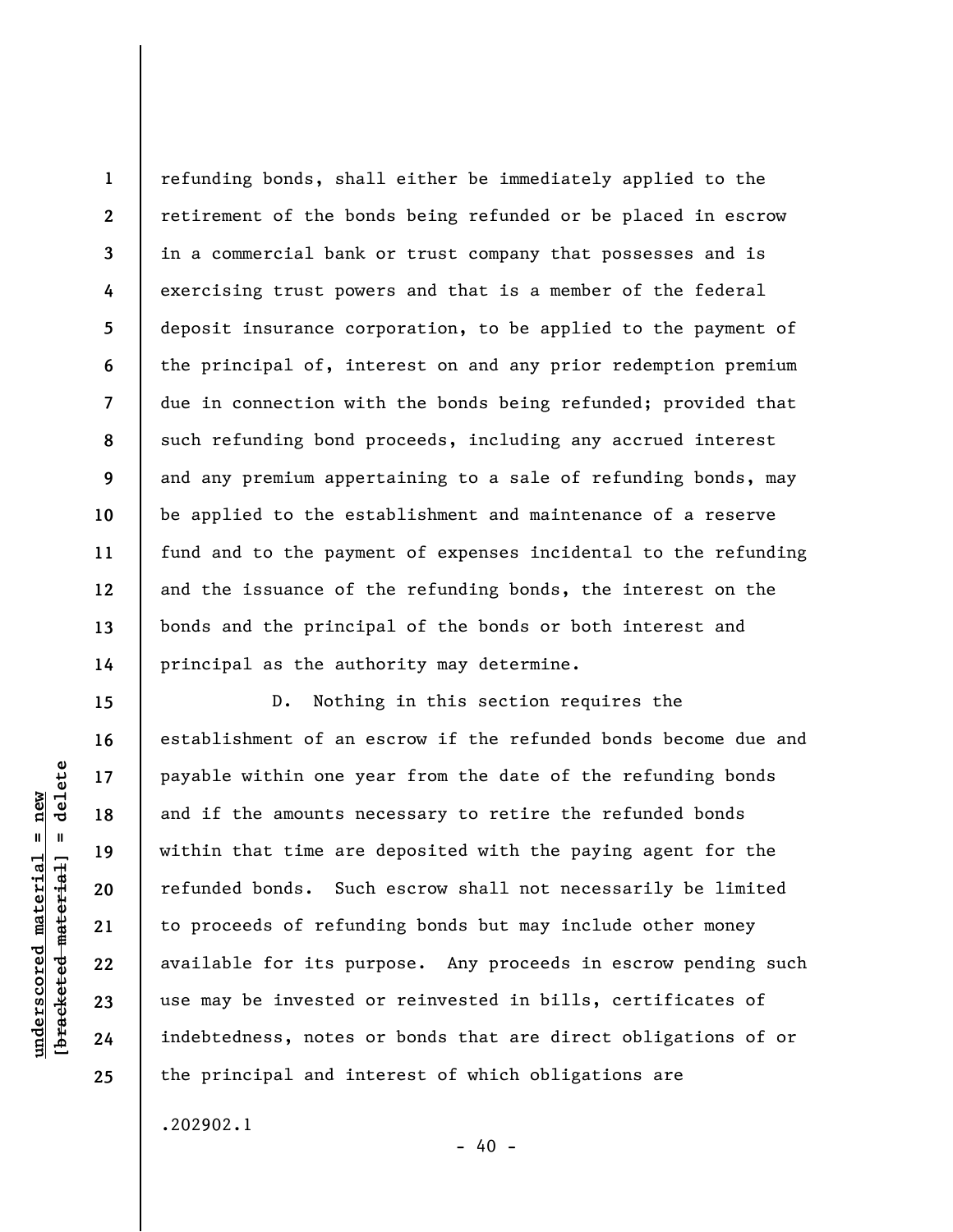**1 2 3 4 5 6 7 8 9 10 11 12 13 14 15 16 17 18 19**  unconditionally guaranteed by the United States of America or in certificates of deposit of banks that are members of the federal deposit insurance corporation, the par value of which certificates of deposit is collateralized by a pledge of obligations of or the payment of which is unconditionally guaranteed by the United States of America, the par value of which obligations is at least seventy-five percent of the par value of the certificates of deposit. Such proceeds and investments in escrow together with any interest or other income to be derived from any such investment shall be in an amount at all times sufficient as to principal, interest, any prior redemption premium due and any charges of the escrow agent payable therefrom to pay the bonds being refunded as they become due at their respective maturities or due at any designated prior redemption date or dates in connection with which the authority shall exercise a prior redemption option. A purchaser of a refunding bond is in no manner responsible for the application of the proceeds of the bonds by the authority or any of its officers, employees or agents.

E. Refunding bonds may bear such additional terms and provisions as may be determined by the authority, and the refunding bonds are not subject to the provisions of any other statute except as may be incorporated by reference in the Regional Water Utility Authority Act.

**SECTION 29.** [NEW MATERIAL] REFUNDING REVENUE BONDS-- .202902.1

delete **[bracketed material] = delete**  $underscored material = new$ **underscored material = new**  $\mathbf{I}$ bracketed material

**25** 

**20** 

**21** 

**22** 

**23**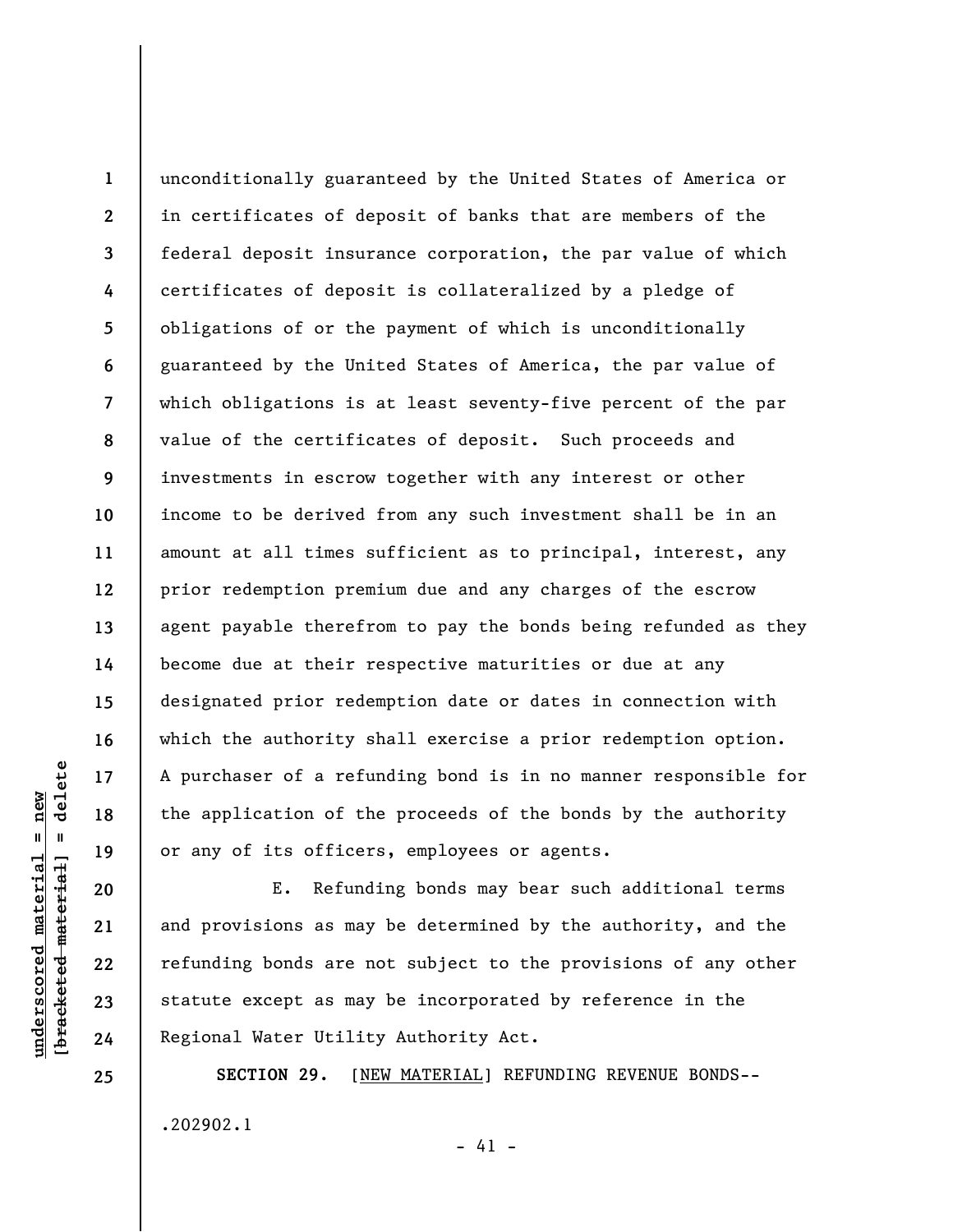**1**  TERMS.--Refunding revenue bonds:

**2** 

**3** 

**4** 

**5** 

**6** 

**7** 

**11** 

**12** 

**13** 

**14** 

**15** 

**16** 

**17** 

**18** 

**19** 

**20** 

**21** 

**22** 

**23** 

**24** 

**25** 

A. may have interest, appreciated principal value or any part thereof payable at intervals or at maturity as may be determined by the authority;

**8**  B. may be subject to prior redemption at the authority's option at such time or times and upon such terms and conditions with or without the payment of premium or premiums as may be determined by the authority;

**9 10**  C. may mature at any time or times not exceeding forty years after the date of issuance;

D. may be serial in form and maturity or may consist of a single bond payable in one or more installments or may be in such other form as may be determined by the authority; and

E. shall be exchanged for the bonds and any matured unpaid interest being refunded at not less than par or sold at public or negotiated sale at, above or below par and at a price that results in a net effective interest rate that does not exceed the maximum permitted by the Public Securities Act.

**SECTION 30.** [NEW MATERIAL] REFUNDING REVENUE BONDS-- RESOLUTION.--At any regular or special meeting called for the purpose of issuing refunding revenue bonds, the board by a twothirds' vote of all of the authority members of the authority may adopt a resolution authorizing the issuance of the refunding revenue bonds.

.202902.1

 $\frac{1}{2}$  of  $\frac{1}{2}$  and  $\frac{1}{2}$  and  $\frac{1}{2}$  and  $\frac{1}{2}$  and  $\frac{1}{2}$  and  $\frac{1}{2}$  and  $\frac{1}{2}$  and  $\frac{1}{2}$  and  $\frac{1}{2}$  and  $\frac{1}{2}$  and  $\frac{1}{2}$  and  $\frac{1}{2}$  and  $\frac{1}{2}$  and  $\frac{1}{2}$  and  $\frac{1}{2}$  an **[bracketed material] = delete**  $underscored material = new$ **underscored material = new**

 $- 42 -$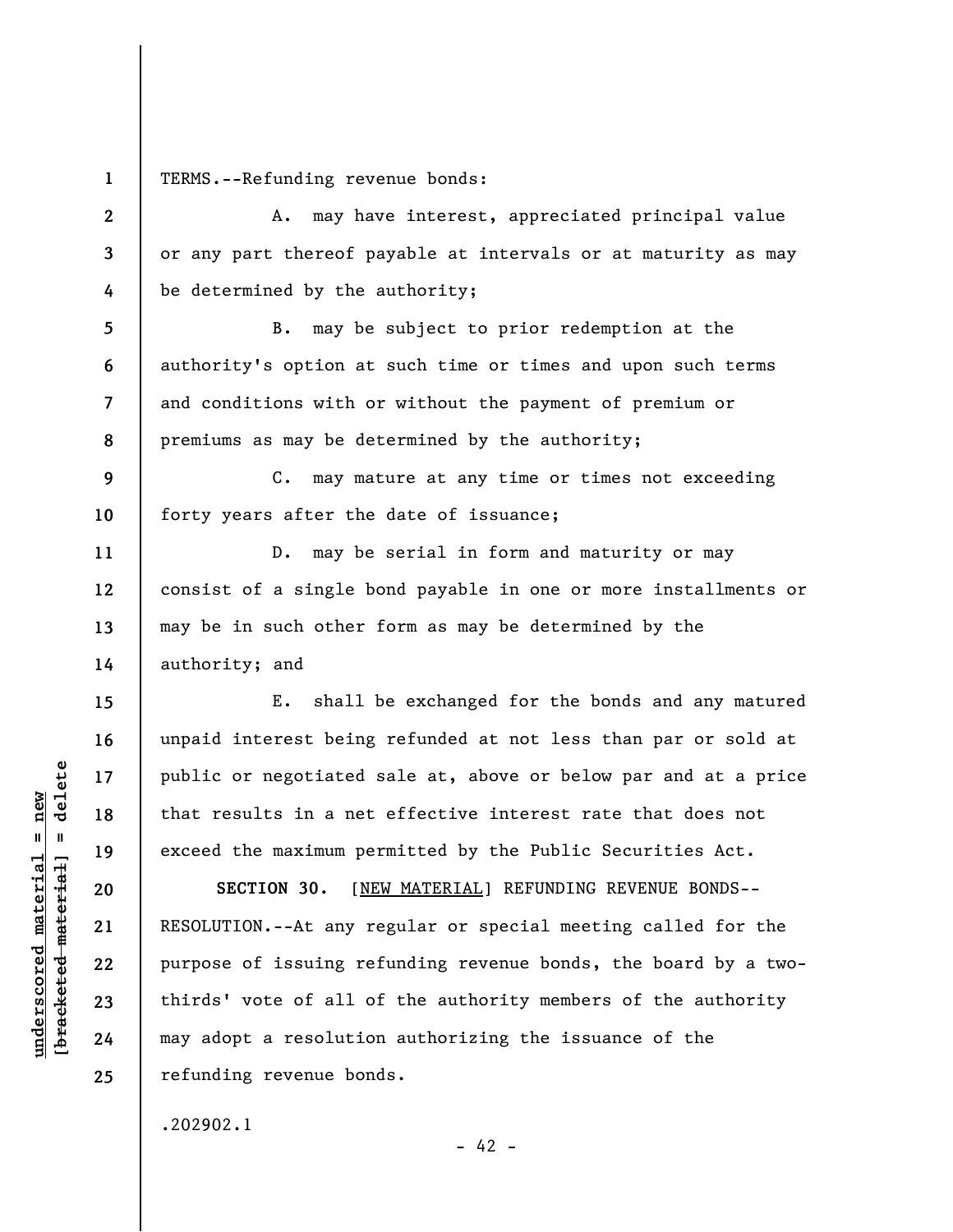**SECTION 31.** [NEW MATERIAL] PUBLIC REGULATION COMMISSION-- NO JURISDICTION.--An authority organized under the provisions of the Regional Water Utility Authority Act is not subject to the jurisdiction of the public regulation commission or the terms and provisions of the Public Utility Act.

**SECTION 32.** Section 72-12-1.1 NMSA 1978 (being Laws 2003, Chapter 298, Section 2) is amended to read:

"72-12-1.1. UNDERGROUND WATERS--DOMESTIC USE--PERMIT.-- Except as otherwise provided in this section, a person [firm or corporation] desiring to use public underground waters described in this section for irrigation of not to exceed one acre of noncommercial trees, lawn or garden or for household or other domestic use shall make application to the state engineer for a well on a form to be prescribed by the state engineer. Upon the filing of each application describing the use applied for, the state engineer shall issue a permit to the applicant to use the underground waters applied for; provided that:

A. permits for domestic water use within municipalities shall be conditioned to require the permittee to comply with all applicable municipal ordinances enacted pursuant to Chapter 3, Article 53 NMSA 1978; and

B. permits for domestic water use within regional water utility authorities shall be conditioned to require the permittee to comply with the Regional Water Utility Authority Act and other applicable laws."

 $- 43 -$ 

.202902.1

 $=$  delete **[bracketed material] = delete**  $anderscored material = new$ **underscored material = new** bracketed material

**1** 

**2** 

**3** 

**4** 

**5** 

**6** 

**7** 

**8** 

**9** 

**10** 

**11** 

**12** 

**13** 

**14** 

**15** 

**16** 

**17** 

**18** 

**19** 

**20** 

**21** 

**22** 

**23** 

**24**